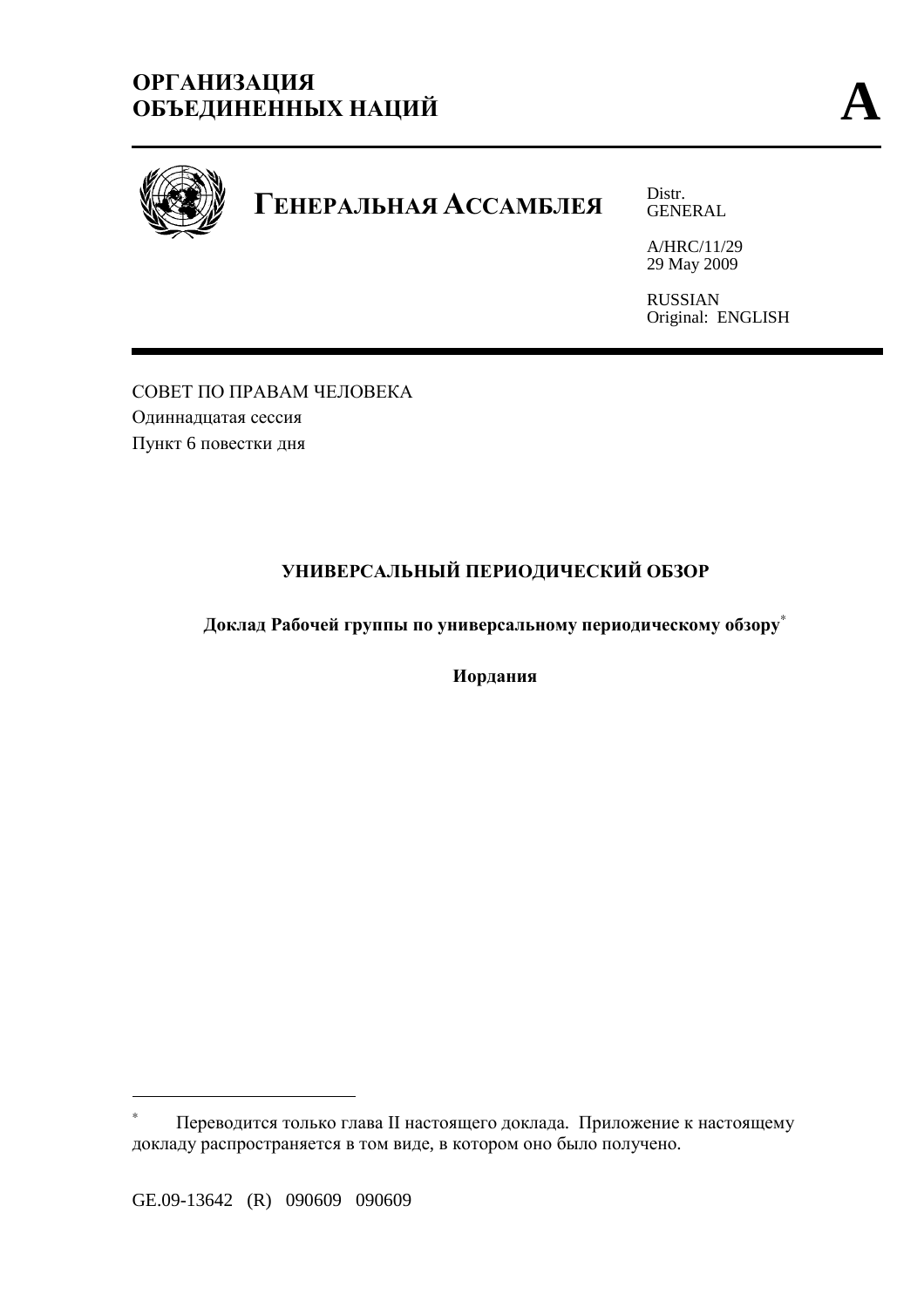# **CONTENTS**

# *Paragraphs Page*

|                                                                          | $1 - 4$   |              |
|--------------------------------------------------------------------------|-----------|--------------|
| I. SUMMARY OF THE PROCEEDINGS OF THE REVIEW PROCESS                      | $5 - 91$  |              |
|                                                                          | $5 - 20$  |              |
| B. Interactive dialogue and responses by the State under review  21 - 91 |           |              |
|                                                                          | $92 - 95$ | $22^{\circ}$ |
| Annex                                                                    |           |              |

|--|--|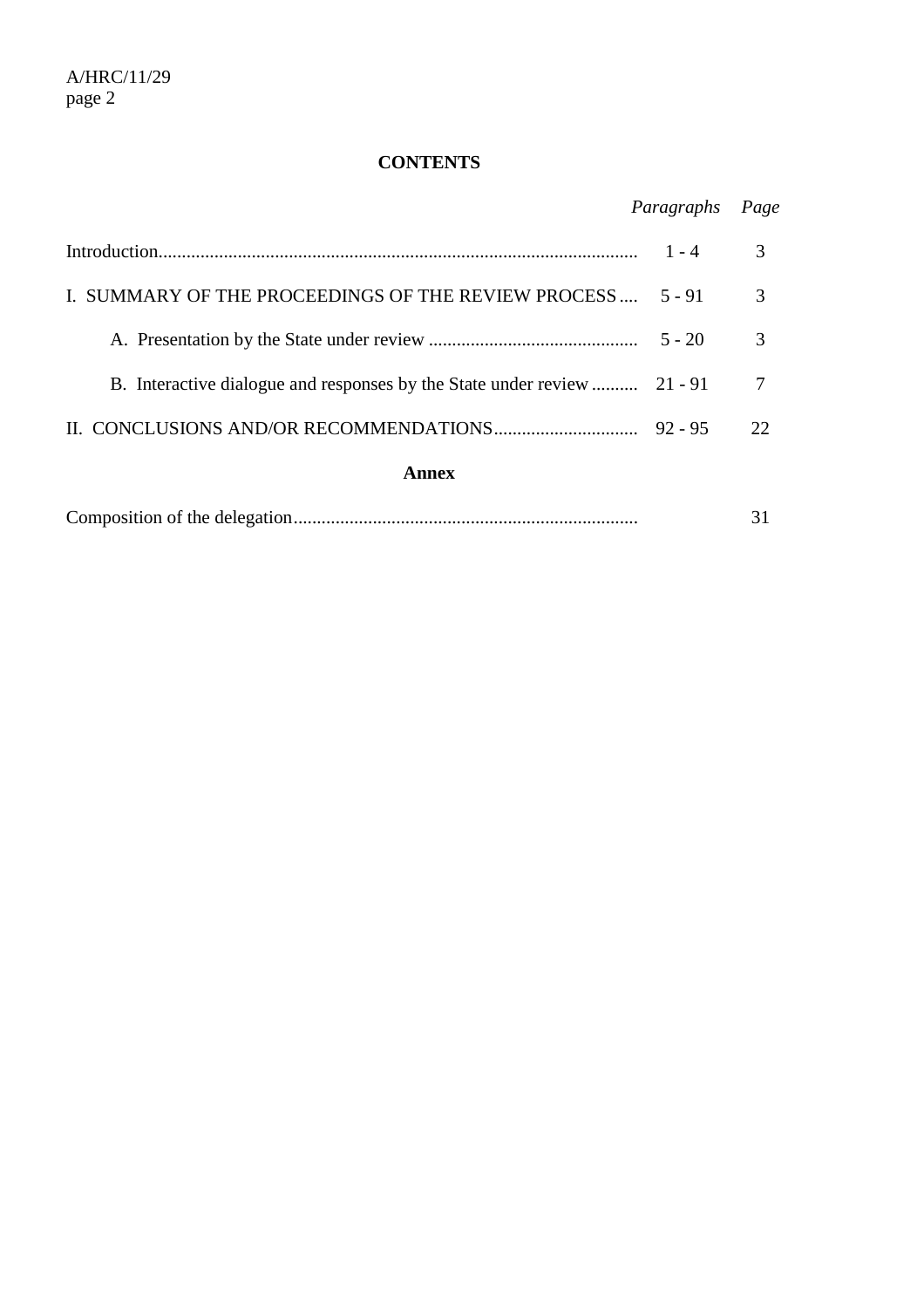#### **Introduction**

1. The Working Group on the Universal Periodic Review (UPR), established in accordance with Human Rights Council resolution 5/1 of 18 June 2007, held its fourth session from 2 to 13 February 2009. The review of Jordan was held at the 15th meeting on 11 February 2009. The delegation of Jordan was headed by H.E. Dr. Mousa Burayzat, Director of the International Relations and Organizations Department and Director of The Human Rights Department at the Ministry of Foreign Affairs. At its meeting held on 13 February 2009, the Working Group adopted the present report on Jordan.

2. On 8 September 2008, the Human Rights Council selected the following group of rapporteurs (troika) to facilitate the review of Jordan: Burkina Faso, Japan and Mexico.

3. In accordance with paragraph 15 of the annex to resolution 5/1, the following documents were issued for the review of Jordan:

 (a) A national report submitted / written presentation made in accordance with paragraph 15 (a) (A/HRC/WG.6/4/JOR/1);

 (b) A compilation prepared by the Office of the High Commissioner for Human Rights (OHCHR), in accordance with paragraph 15 (b) (A/HRC/WG.6/4/ JOR/2);

 (c) A summary prepared by OHCHR, in accordance with paragraph 15 (c) (A/HRC/WG.6/4/ JOR/3).

4. A list of questions prepared in advance by the Czech Republic, Denmark, Germany, Lithuania, the Netherlands, Sweden, the United Kingdom of Great Britain and Northern Ireland and was transmitted to Jordan through the troika. These questions are available on the extranet of the UPR.

#### **I. SUMMARY OF THE PROCEEDINGS OF THE REVIEW PROCESS**

#### **A. Presentation by the State under review**

5. The head of the delegation stated that the national report was drafted after extensive consultation with stakeholders: NGOs, government organs, State authorities and civil society at large, to provide an updated overview of the human rights situation in the country. The state of openness and transparency in modern Jordan has enabled everybody interested to visit the country, make contacts, formulate recommendations and ultimately make their own assessment of the human rights situation. Jordan is, indeed, under constant review and is not totally unhappy about the fact. Further, Jordan is proud of being before the Human Rights Council as this is a proof of the country's genuine openness, transparency and definitive commitment, under the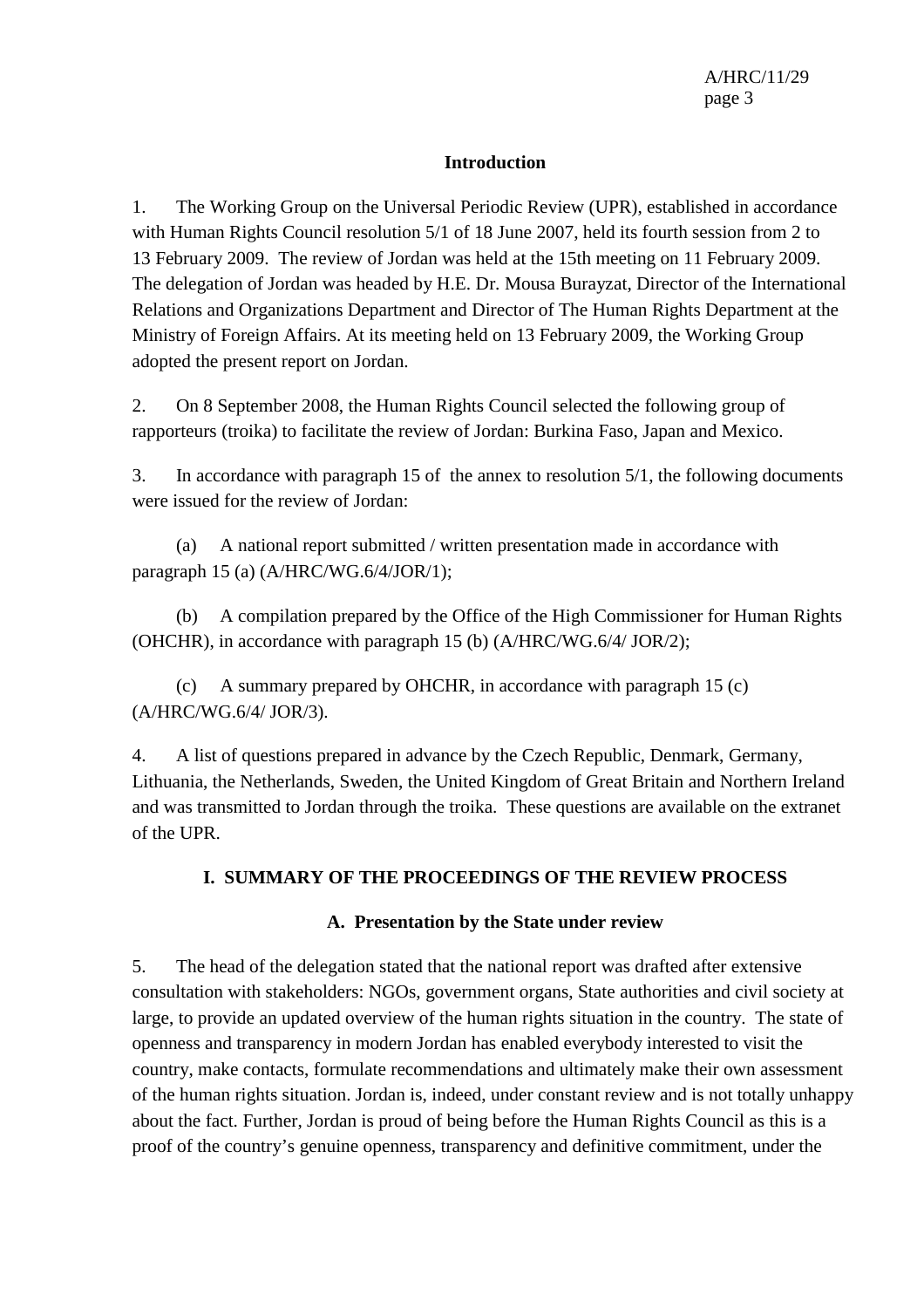guidance of King Abdullah II, to the strengthening of human rights, which is the premise of sound governance, establishment of justice and attainment of security, stability and peace inside the country and with its neighbors. The criteria of human rights and the follow-up of their implementation are the measures of political legitimacy and social justice.

6. The preparation of the report comprised several stages, the first being the collection of information about laws and legislation, policies and practices from government sources. Then institutions such as universities, experts and NGOs, were consulted, as well as the Standing Committee on Human Rights, which comprises various government departments and is chaired by the Director of the Human Rights Department in the Ministry of Foreign Affairs.

7. Jordan's political and social openness, independence and respect for the human dignity and tolerance and other values associated with human rights are not due only to its people's cultural heritage and intellectual development as part of the tolerant Islamic civilization and the outwardlooking Arab identity but also to the fact that Jordanians have been living under governing institutions characterized by good governance, accountability, acceptance of other opinions and respect for the will of the people. Thus, we find a reflection of this and more in the principles of the Constitution, the fundamental document guaranteeing the protection of rights and fundamental freedoms of individuals in all walks of life: civil, political, economic, social and cultural.

8. The Jordanian Constitution of 1952 is perfectly in line with international human rights standards as provided for in the international instruments, foremost among them the Universal Declaration of Human Rights and the two International Covenants on civil and political rights and economic, social and cultural rights. This modern and progressive Constitution has been complemented by other documents, namely the National Charter and the National Agenda. The National Charter sets forth a number of guiding principles inspired by the Constitution in order to activate political pluralism, the establishment of political parties and enhanced participation. The National Agenda contains strategies and plans, long-term projects and mechanisms for action.

9. By virtue of article 6 of the Constitution, "Jordanians shall be equal before the law". Jordanian laws provide effective and equal protection against any discrimination on the basis of race, language, religion, sex or political opinion. Jordanians are equal with respect to appointment to public posts. In addition, legislation ensures equality between men and women in all rights and everyone aged 18 or more enjoys legal capacity. Everybody is protected against violence or prejudice and has the right to resort to law and the right to litigation. Furthermore, the law ensures equality in education for everybody. Elementary education is compulsory and free of charge. Higher education is also open to everybody on the basis of fair admission regulations.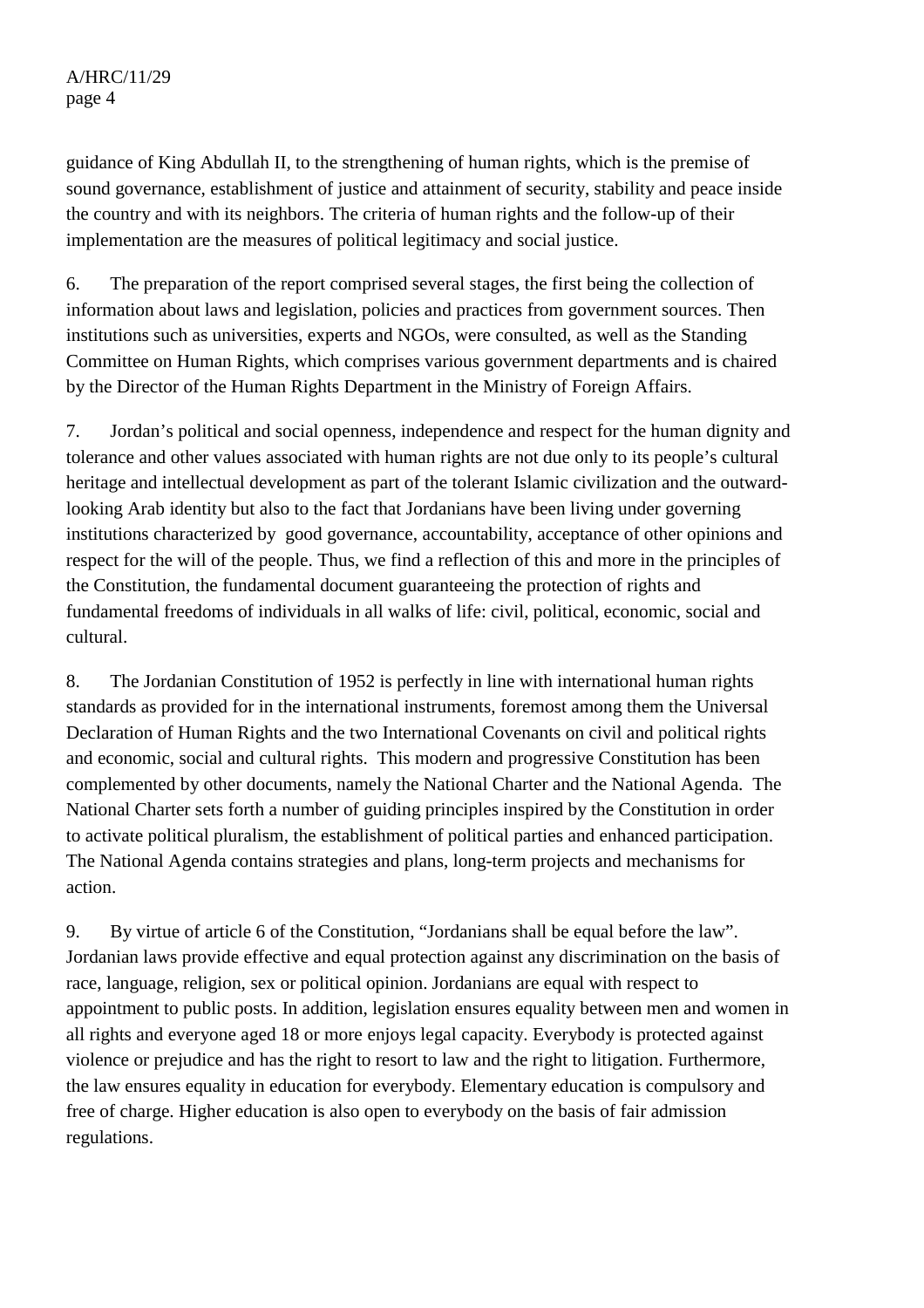A/HRC/11/29 page 5

10. As for personal freedoms, the Constitution protects the rights of individuals and there is no crime without law (*Nullum crimen, nulla poena sine lege*). Article 9 of the 1961 Law, and its amendments, stipulates that the accused is presumed innocent until proven guilty. Courts are inviolable and all acts of arrest and inspections are carried out according to a clear legal framework.

11. The Criminal Code criminalizes any infringement on the personal freedom. Every State official who has arrested, detained or confined somebody to a place of detention in cases not stipulated by the law is punished. Law No.7 of 1954 is not intended to restrict personal freedoms but rather intends to prevent crimes that threaten public peace and security. Administrative detention is governed by certain safeguards that ensure balance between the right to life, especially of persons who could be subjected to vendettas or honour crimes, and the right to freedom of liberty.

12. The Anti-Terrorist Law adopted in 2006 seeks to prevent crimes of terrorism and the financing of terrorist activities. Jordan does not claim that this law is an ideal one as many countries and international bodies, legal and political, are still striving to ensure a balance between conflicting rights and Jordan is one of those countries. That nobody has yet been brought to court under the Law gives an indication of how keen the authorities are not to apply the Law unless it is absolutely necessary. Jordan, as well as various States and international organizations, is seeking balance between the protection of human rights and the prevention of terrorism.

13. On religious freedoms, article 14 of the Constitution stipulates that" The State shall safeguard the free exercise of all forms of worship and religious rites in accordance with the customs observed in the Kingdom, unless such is inconsistent with public order or morality." The law represses any insults to any religion, place of worship or group of people engaging in their religious rituals. It also bans any caricatures or publications that can defame or ridicule any religion. With respect to the query submitted by the Netherlands concerning cases against people wishing to change their religion, Jordanians enjoy freedom of worship, but there are certain issues connected with the rights of others that would affect those wanting to change religion,. This relates not to the right of freedom of worship but to the practical consequences regarding, for example, the legitimacy of the marriage, the children and the inheritance. The laws concerned are being applied very carefully and in perfect transparency.

14. In regards to the right to freedom of movement, the Constitution underlines the right of people to move freely (Article 9). Jordanians are not obliged to live in one specific place. Passport Law No. 5 of 2003 entitles everybody to obtain a passport to travel to any other country. Foreigners enter and leave Jordan freely.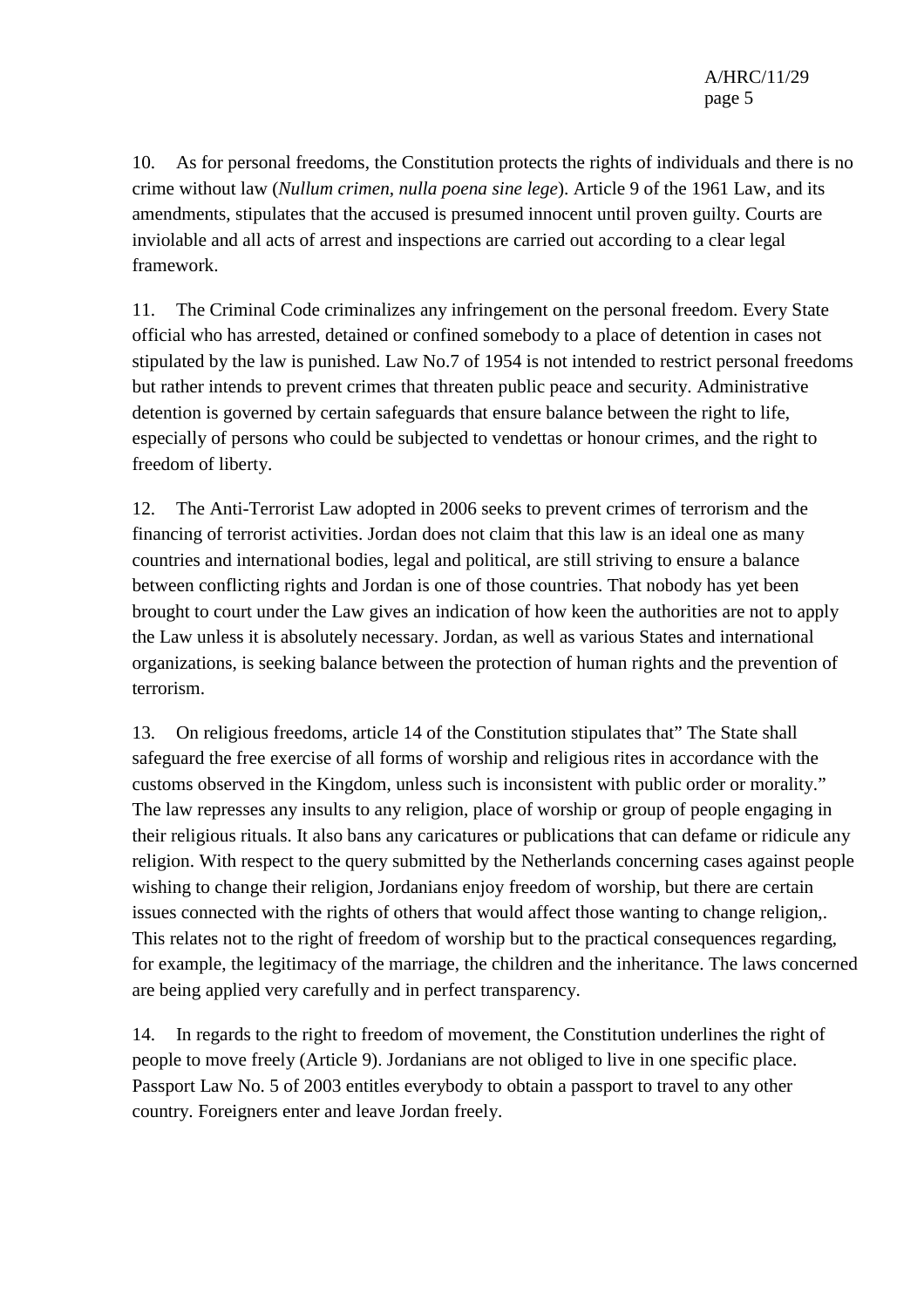### A/HRC/11/29 page 6

15. Criminal Code No. 16 of 1960, and its amendments, protects the right to life and physical integrity. It prohibits individuals or authorities from putting an end to anybody's life and no human being can forsake his right to life. The Code criminalizes premeditated murder, homicide, manslaughter and crimes in which people could be harmed in any way. In Jordan, torture is criminalized in a manner commensurate with the provisions of the Convention against Torture (CAT). Jordan is committed to condemning torture and never overlooks acts that could be perpetrated in this respect. However, Jordan does not deny that there are sometimes individual cases of abuse or torture and very limited cases of maltreatment. Those responsible are prosecuted for these actions and the State rejects any policies not in line with the respect of human rights.

16. Regarding the follow-up on the recommendations of the Special Rapporteur on torture, it is difficult to follow those recommendations as they are based on undocumented and imprecise information. The cases referred to were verified according to internationally accepted procedures. Yet, the Government has taken steps to address cases related to torture and to protect the rights of those individuals in places of detention and rehabilitation. Furthermore, under the law, there are various organs that carry out inspections in the various places of detention, in addition to the fact that there is an independent Ombudsman office which carries out transparent and rapid investigations in cases of complaints.

17. Capital punishment applies to certain extremely serious crimes and its use is very restrained. A number of laws have been amended to align it with article 6, paragraphs 1 to 5, of the International Covenant on Civil and Political Rights (ICCPR) and Jordan is working to limit use even more. Capital punishment does not apply to juveniles or pregnant women and no executions have been carried out since April 2007, so that in a sense this is a sort of moratorium on implementation of this punishment.

18. On freedom of opinion and expression, the Constitution protects the right to speak out, to write and to publish. The 1998 Press and Publications Law and its amendments govern the freedom of the press. It is not possible to hold any journalist accountable for his or her opinions. Everybody has the right to obtain information from sources and it is not possible to compel any journalist to reveal his sources. The law does not allow detention of a journalist. In addition, it allows citizens to reach information. Law No. 27 of 2007 has been promulgated to ensure the right to obtain information, in line with the international trend in this respect.

19. The Constitution provides for the right of association and the right of assembly and the holding of public meetings. There are thousands of licensed associations in Jordan. Associations can have legal personality, undertake voluntary work, guarantee equality amongst their members and should be non-profit. Yet, some civil society and the international organizations have called for some amendments to this law and in specific areas and, therefore, a committee has been formed to prepare a new draft in order to amend the existing law. As for the right of assembly,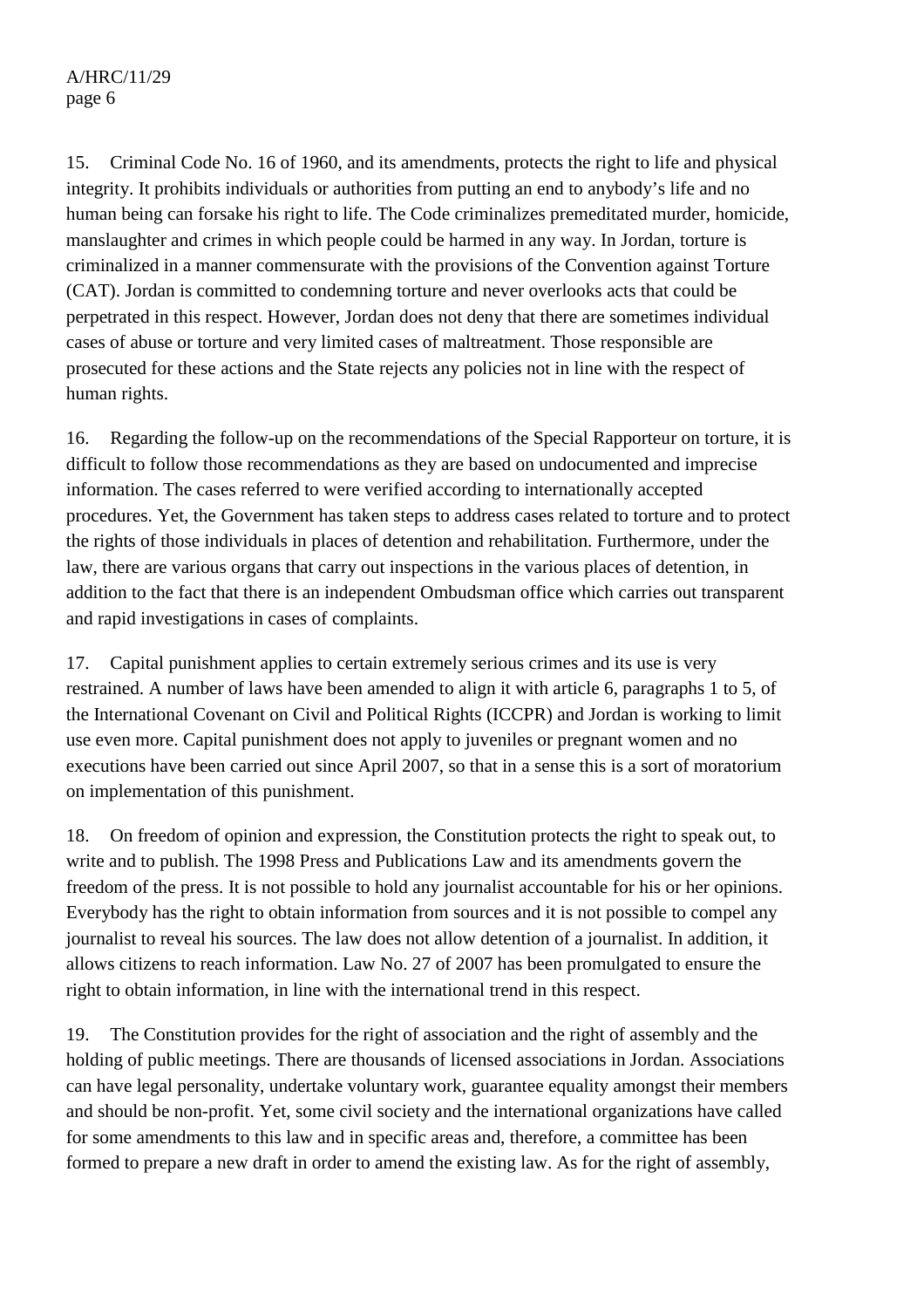Jordan does not have any reservations to the relevant article in ICCPR. However, the application of this right is regulated in a manner that ensures the protection of public order and people's property. Jordan is considering a number of alternatives to improve the exercise of this right and no ideas in this respect are excluded.

20. The same applies to the law governing political parties. It allows freedom to form political parties and entitles parties to utilize the facilities provided by the State. It prohibits the formation of parties along religious or sectarian lines. The right to vote and to stand for election is also protected by the law for everybody, male and female. There are safeguards to ensure women's participation in the Lower House, and there are at least six women in the Assembly.

#### **B. Interactive dialogue and responses by the State under review**

21. During the inter-active dialogue, statements were made by 53 delegations. A number of delegations congratulated the delegation of Jordan for its comprehensive presentation of the national report, prepared in cooperation with relevant stakeholders. Jordan's significant role in the Human Rights Council institution-building process was evoked and the Kingdom was commended for its great achievements in the promotion and protection of human rights through, inter alia, the work and the activities of the "A"-status National Centre for Human Rights (NCHR) the National Coalition for Children established in 2007, the Complaints and Human Rights Office within the Public Security Directorate and the recent opening of the Family Protection Centre. Appreciation was also expressed for a number of policies, including the National Plan of Action for Children, the National Project on the Employment of Women and the National Aids programme in addition to effective strategies for the reduction of poverty and the dissemination of health care. A number of delegations underlined that Jordan was generously hosting several hundred thousand Palestinian refugees and Iraqis. Cooperation with international human rights mechanisms and with OHCHR was also welcomed.

22. Algeria recommended (a) that Jordan pursue its policy aiming at enshrining human rights principles in national legislation in accordance with international standards and continue its constructive cooperation with international human rights mechanisms. It encouraged Jordan's efforts and willingness (b) to submit periodic reports, which have suffered some delays, to treaty bodies, and urged it to seek appropriate technical assistance from OHCHR if deemed necessary. Algeria recommended that (c) the Kingdom should continue to move towards the promotion of women's rights and to further strengthen equality between women and men as well as efforts undertaken aimed at putting an end to certain customary social practices which sometimes stand in the way of the effective implementation of human rights, such as honour crimes and crimes of revenge. It recommended (d) efforts aimed at protecting the rights of foreign workers and prohibiting abuses that might be practiced against them and (e) that Jordan share with other interested countries its experience and best practices on the protection and consolidation of the right of persons with disabilities.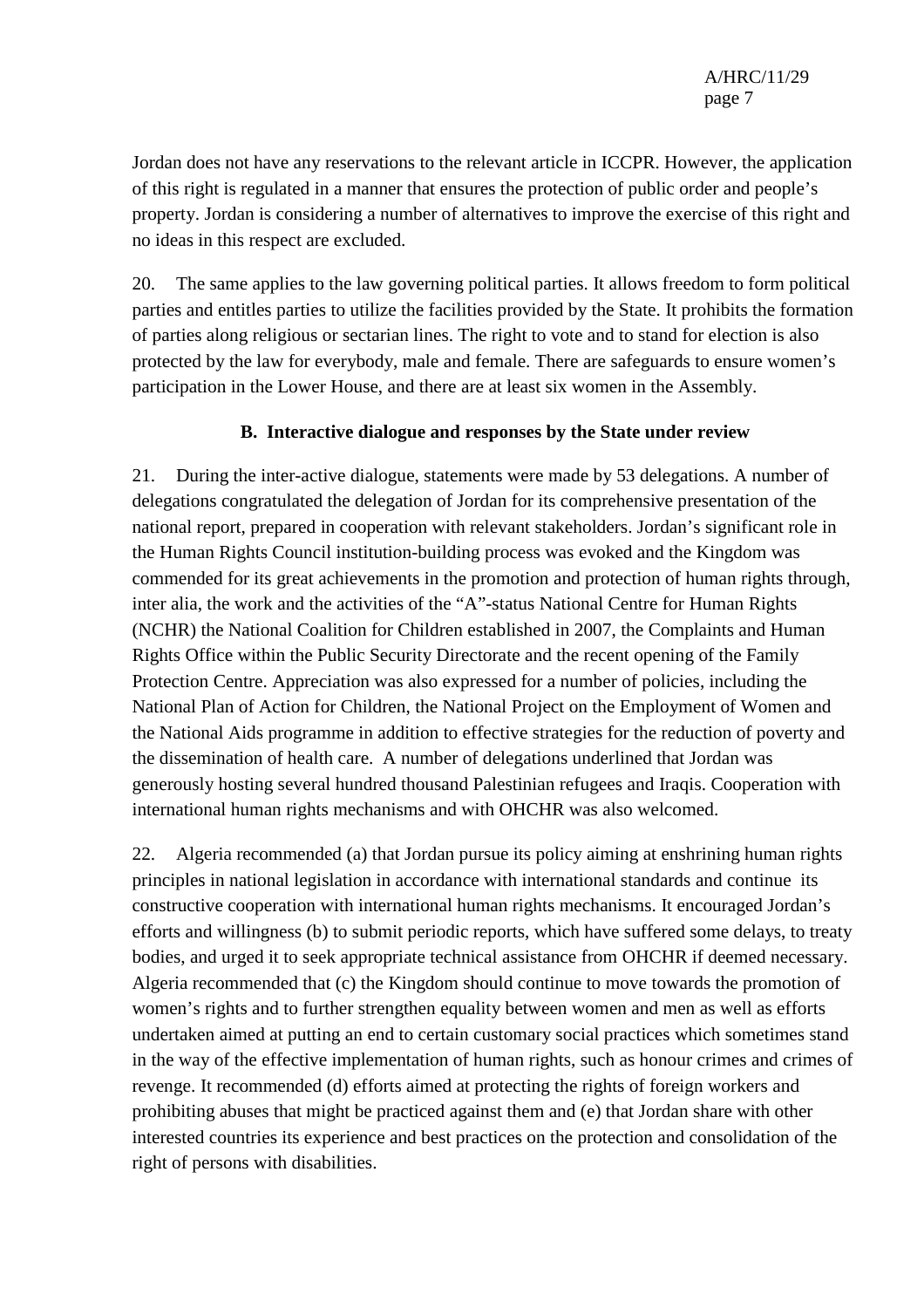## A/HRC/11/29 page 8

23. Finland expressed concern regarding the situation of women, the status of their rights, domestic violence and honour crimes. Finland recommended (a) that the penal legislation concerning discrimination and violence against women be developed in a comprehensive manner; (b) Jordan withdraw its reservations to articles  $9(2)$ , 15 (4) and 16 (1), (c), (d) and (g) of the Convention on the Elimination of Discrimination against Women (CEDAW); (c) and that the visit requested in 2007 by the Special Rapporteur on violence against women be carried out and the opportunity be used to organize transparent consultations with all stakeholders.

24. Egypt noted the challenges faced, particularly regarding the number of refugees, and asked about the efforts made in this regard. It noted strides in the protection of women's and children's rights, including street children, and in the implementation of the first Millennium Development Goal (MDG). Egypt recommended Jordan (a) continue its implementation of national policies aimed at the protection and promotion of human rights, and (b) refuse any attempts to impose any values alien to the contractual obligations and commitments of Jordan, based on the universally agreed human rights principles.

25. Bahrain appreciated the campaign on violence against women, the hosting of the regional office of UNIFEM and the establishment of a centre for the protection of families. Bahrain recognised the efforts to ensure basic education for all. Bahrain recommended Jordan (a) continue efforts in promoting the rights of women and their participation in higher decisionmaking posts and (b) continue efforts in providing all with basic education.

26. Qatar praised the constitutional and legal guarantees to promote the economic, social and cultural advances in accordance with the MDGs. It noted that Jordan is a host to a number of Iraqis and, despite economic and social challenges, has made efforts to ensure their basic needs are met equally with Jordanians'. Qatar asked what assistance and services the authorities required to meet these needs and recommended that Jordan seek financial support from the international community in order to continue providing the necessary assistance to thousands of Iraqis hosted in the Kingdom.

27. Sudan noted the importance Jordan attached to the family and the steps taken for its protection, including the national plan for children for 2004-2013. It asked what progress had been made in acting on the recommendation of the Committee on the Rights of the Child to guarantee the implementation of the plan. It recommended Jordan (a) share with developing countries and least developed countries (LDCs) its experiences in the health field. It also recommended (b) not responding to any comment that is outside of Jordan's legal commitments and international principles agreed upon by consensus.

28. Kuwait noted the sophisticated national strategy for the health system. This social and health care protection system, including health insurance, covers all area of Jordan. Kuwait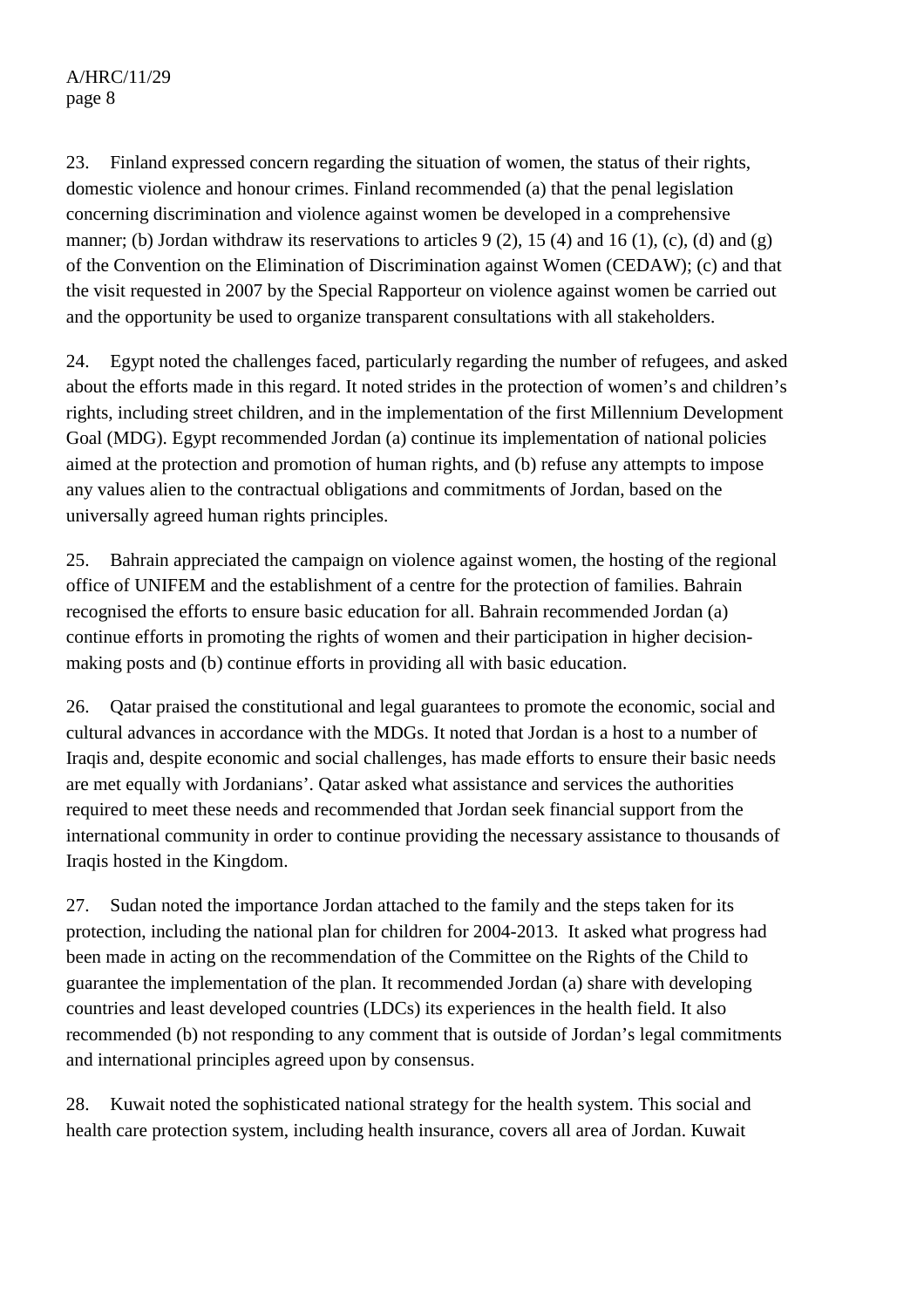recommended that Jordan (a) continue its efforts in this direction and encouraged it (b) to continue to cooperate with human rights mechanisms and the Human Rights Council (HRC).

29. Djibouti welcomed the Government's proactive policy to guarantee legal access to education, health and social services. It noted the ratification of human rights instruments and initiatives taken to domesticate them and the establishment of a national commission to promote human rights and the national council for the disabled. Djibouti recommended that Jordan should pursue its efforts aimed at improving the living conditions of persons with disabilities.

30. Azerbaijan commended the legal guarantees of equality, freedom of opinion and press, free exercise of all forms of worship and religious rites. It recommend Jordan (a) accelerate its efforts to achieve the MDGs. Azerbaijan noted Jordan has one of the region's highest literacy rates in the region. It praised endeavours to increase women's representation in society, including their appointment to higher governmental posts and recommended (b) further pursuing efforts in this regard. It stressed Jordan's generosity towards Palestinians refugees and called on the international community to share this burden with Jordan through financial and other relevant support.

31. Saudi Arabia praised the efforts to promote human rights, including economic, social and cultural rights, the establishment of an institutional and legal framework and the contribution to the United Nations, especially OHCHR. Saudi Arabia recommended (a) continue its cooperation with OHCHR. Hailing the progress regarding education, it recommended Jordan (b) continue the dissemination of the culture of human rights through its inclusion in curricula.

32. Mexico commended Jordan's progress regarding children's rights, human rights education, the promotion of religious tolerance and efforts to care for refugees. It recommended Jordan (a) follow up on the recommendation by the Committee on the Elimination of Discrimination against Women to address all forms of violence against women and adopt legislation in this area; redouble its efforts to fight against honour crimes, through public awareness and punishment of perpetrators and ensure that measures of protection for potential victims be determined with their full participation. It also recommended Jordan (b) examine the recently adopted "Law on Societies" to ensure that the provisions of this law are in line with international human rights standards and in particular with the right to the freedom of association enshrined in the International Covenant on Civil and Political Rights (ICCPR). Noting the quest for a balance between defending human rights and combating terrorism, it recommended Jordan (c) review the legislation applicable to crimes of terrorism, including the Criminal Code and the law on prevention of terrorism, to ensure it is in line with international human rights standards and standards for combating organized crime. Taking into account the efforts against torture, Mexico recommended Jordan (d) consider accepting jurisdiction of the Committee against Torture to receive specific cases as well as the ratification of the Optional Protocol to the Convention against Torture (OP-CAT) within a reasonable timeframe.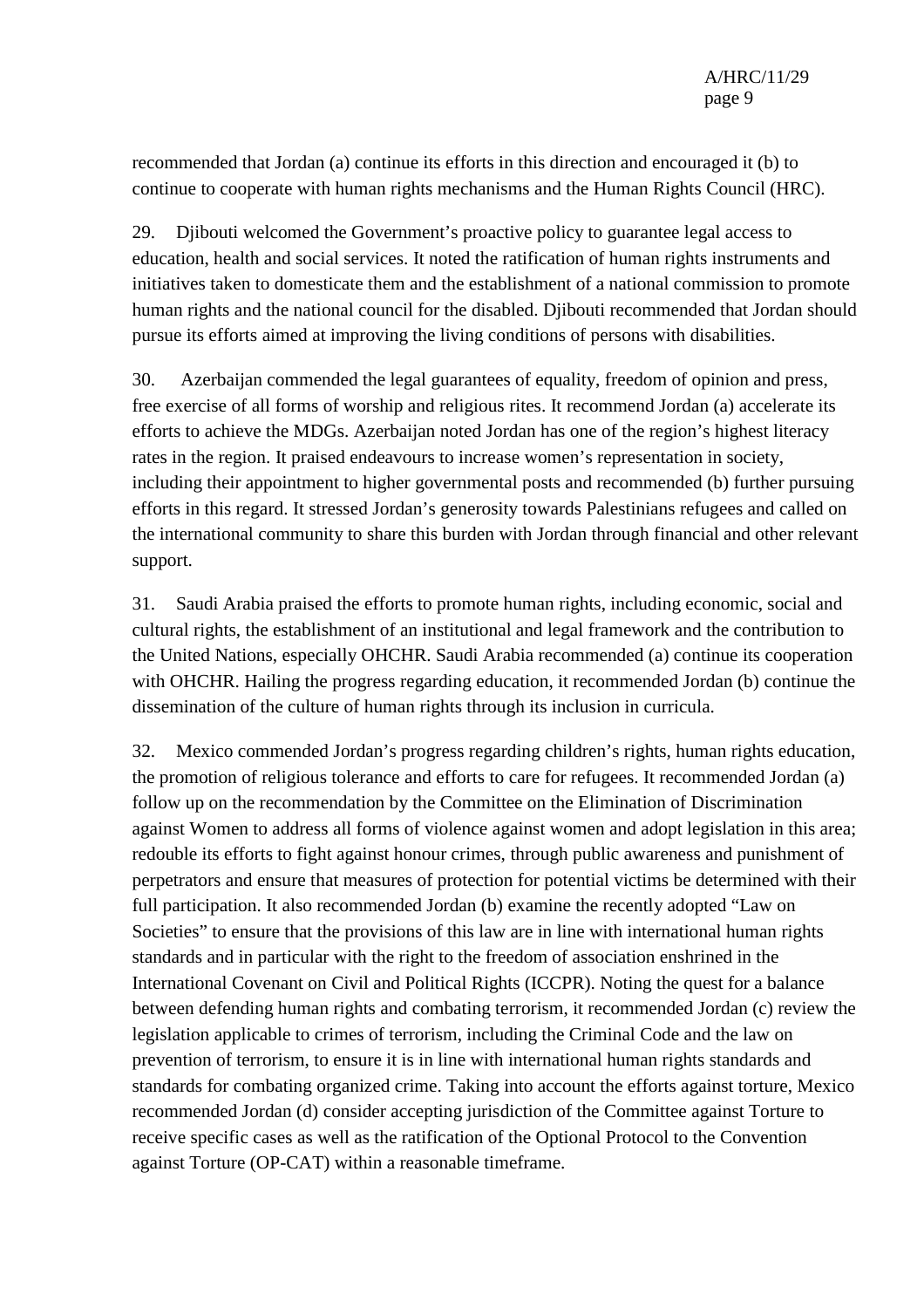A/HRC/11/29 page 10

33. Yemen noted the advances regarding social security, living standards and povertyreduction and the indications Jordan will attain the first MDG. The 2006 country report spoke of a high level of health care in accordance with international standards and Jordan laudably serves patients from throughout the region. Yemen recommended that Jordan continue its efforts to provide better living standards and share its experience of a developed health care with other countries, particularly within the region.

34. Oman noted the ratification of human rights treaties and Jordan's positive cooperation with international bodies, OHCHR and HRC. Jordan hosted a seminar on combating terrorism in October 2008. Oman recommended that Jordan should continue to make even great efforts to promote human rights in accordance with the cultural practices that stand side by side with Jordanian society, and incorporate them into its national legislation.

35. Indonesia noted the free parliamentary elections in 1989, the National Charter, the institutional and human rights infrastructure, the National Plan of Action for children, the National Coalition for Children and the Complaints and Human Rights Office. In view of the frequent allegations of torture against the Directorate and the impunity which its members are allegedly to enjoy, it recommended that both the new body and the NCHR work closely together to monitor the strict application of the rule of law for detainees.

36. Malaysia noted Jordan's success in education and high literacy rates, its promotion of human rights and democratic ideas within Islam and the elimination of negative references to other religions in its school curriculum and textbooks. Malaysia recommended Jordan (a) share its experiences and good practices in this area with other countries. Noting the significant reduction in poverty and the clear indications the country will be able to achieve MDG 1 and national targets by 2015, Malaysia recommended Jordan (b) continue with its efforts in this area so as to ensure that MDG 1 and targets can be achieved as planned.

37. Palestine appreciated Jordan's continued support regarding the Palestinian question and its hosting of Palestinian refugees, who enjoy their rights. Jordan is also a model in the protection of religious and ethnic minorities. Palestine recommended Jordan continue enhancing its role in peacekeeping operations, including providing health services and continuing its support to capacity-building in all conflict regions in the world.

38. The United Kingdom commended the establishment of a moratorium on the death penalty, the openness to NGOs' visits to prisons and the Family Protection Department centres. It asked about the implementation and awareness raising of human rights conventions and what steps had been taken to ease case delays in the judicial system. Noting concerns expressed by the Special Rapporteur on torture regarding the compromising of safeguards to combat torture since security forces are shielded from independent prosecution, it asked about the steps to implement the Committee against Torture's recommendation to abolish exceptional courts. The United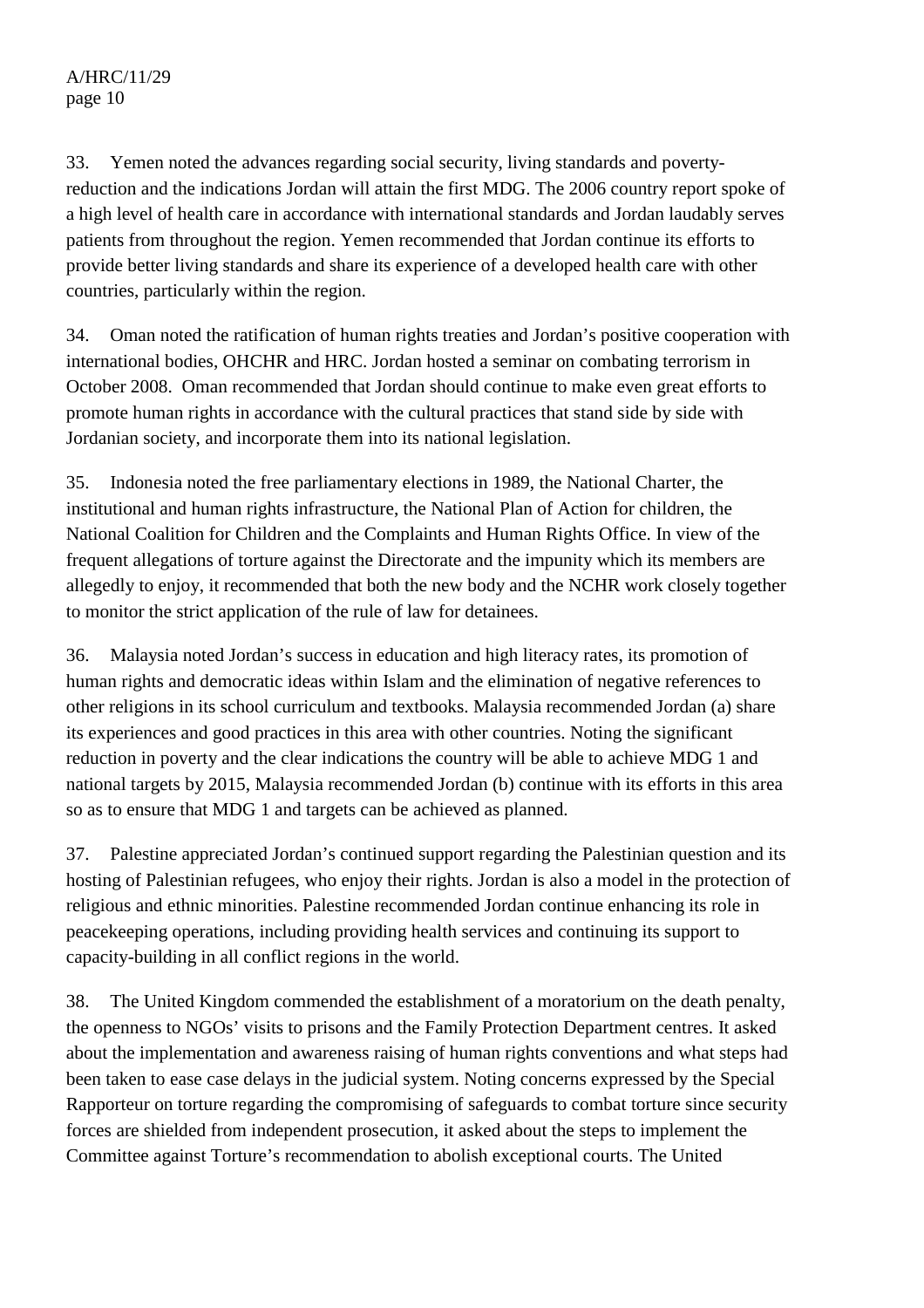Kingdom recommended Jordan (a) consider ratifying OP-CAT, (b) continue to facilitate prison visits, including unannounced ones, by NGOs; (c) implement an independent and transparent complaints mechanism to deal with reports of prisoner ill-treatment; (d) consider transferring oversight for allegations of ill-treatment of all prisoners to an appropriate civilian judicial authority; (e) take further steps to address discrimination against women, minorities and vulnerable groups, including children and disabled people.

39. Germany asked about regulation of the status of asylum-seeking and refugee children and about accession to relevant international instruments. It asked about measures to ensure freedom of association and expression and the independence of NGOs. Germany recommended that the Jordanian Government (a) abolish all protection and impunity for perpetrators of honour killings. Cases should be fully investigated and those responsible should be convicted without exception. It also recommended that Jordan (b) strengthen its efforts to combat torture and that the Government and responsible authorities do fully investigate all cases and reports on torture in a prompt, transparent and independent manner and do bring to justice those responsible, and (c) review its Nationality Law in order to ensure that a Jordanian mother married to a non-Jordanian man has the right to confer her nationality to their children.

40. Pakistan stated that a human-rights-friendly approach has led to active NGO involvement in monitoring, advocacy and promotion of human rights. It noted the standing invitation to Special Procedures and the reforms in the areas of freedom of the press and judiciary. While commending the progressive steps taken by Jordan, Pakistan recommended that Jordan (a) continue to provide and improve human rights education and training for judicial and law enforcement officials and (b) strengthen the implementation of its National Action Plan for Children.

41. Morocco asked for information on measures to ensure the right to health and equal rights to those affected by illnesses including AIDS and about efforts by the national human rights commission to promote women's rights. It recommended that Jordan (a) continue its efforts to integrate the provisions of the human rights treaties it has ratified into national law; and Jordan (b) to benefit from their successful experiences in the areas contained in the national report which focuses on the challenges and to request the necessary technical assistance from the relevant international organisations.

42. Tunisia noted the ratification of most of the international human rights instruments and Jordan's national legislation. The Constitution authorizes the creation of associations and there is a network of organizations and associations which represent civil society. Jordanian legislation has ensured that associations have the right to use the media and official information means while at the same time preventing political parties from operating along religious, racial or tribal lines. Tunisia requested more information about the preparation and implementation of the national children's programme for 2009-2013.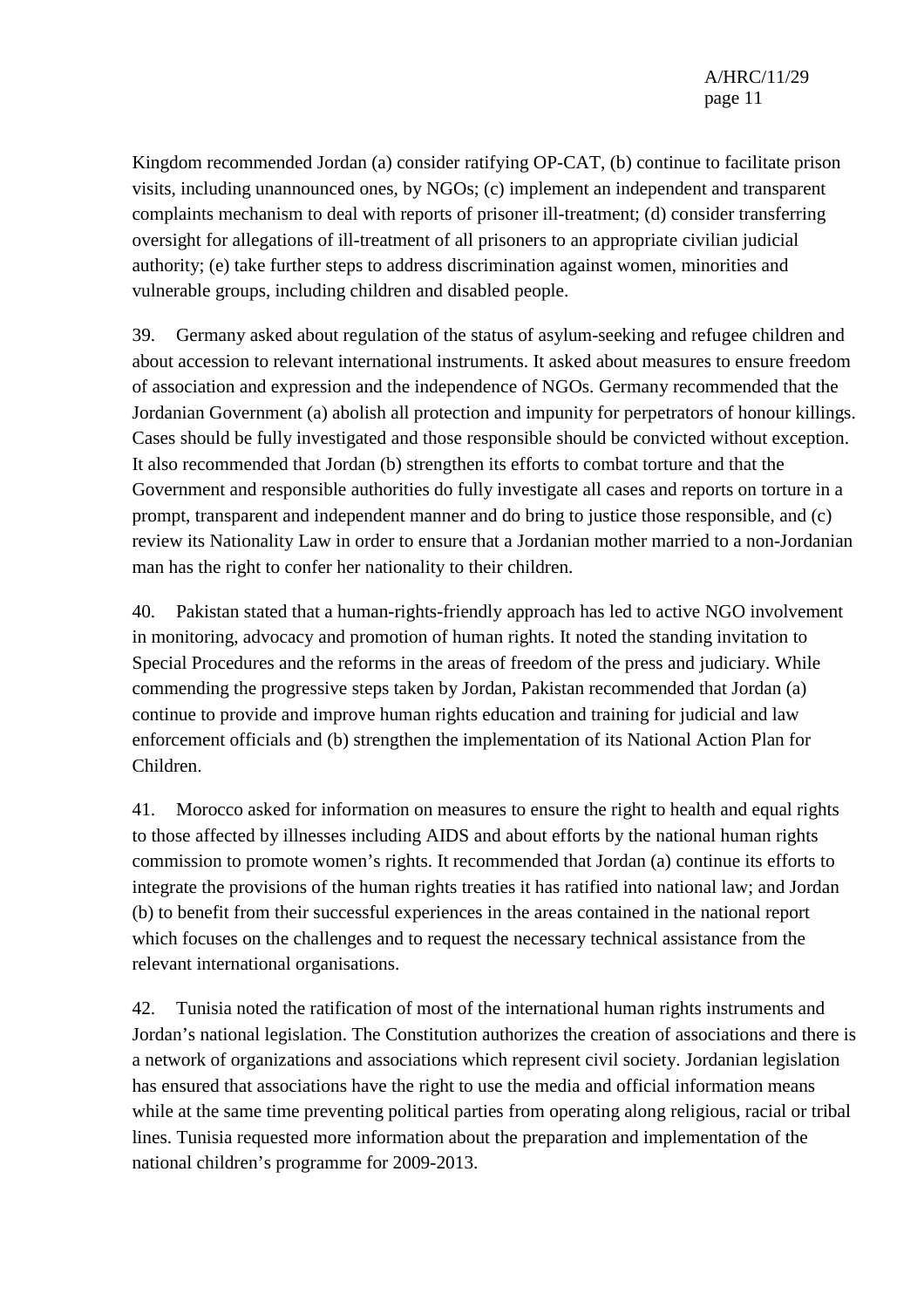## A/HRC/11/29 page 12

43. France, noting the de facto moratorium on the death penalty, asked how Jordan envisaged transforming it into a de jure moratorium. France asked about measures to guarantee equality between men and women in family law, including inheritance law. While noting the efforts to combat torture, it recommended Jordan (a) pursue its actions to prevent acts of torture and other cruel, inhuman and degrading treatments in all detention centres, (b) in particular by ratifying OP-CAT and by setting up an independent national mechanism for oversight in places of detention. It recommended Jordan (c) implement all possible efforts to combat ill-treatment against foreign workers and to offer, through the Labour Code, adequate protection to all workers in Jordan. It welcomed the standing invitation to special procedures and recommended Jordan (d) respond as soon as possible to the request for visits by Special Rapporteurs, such as the Special Rapporteur on violence against women.

44. Canada expressed concern regarding ongoing enforcement of restrictions on media reporting, the absence of an independent electoral commission, the Societies Law and reports of honour killings. Canada recommended that Jordan (a) take further steps to promote an open and free press where journalists may report on a full spectrum of political, social and economic issues without fear of retribution; (b) establish an independent electoral commission allowing for open participation of political parties and objective certification of election results; (c) revise the Societies Law to remove the government-approval requirement in the work of NGOs and take steps to ensure that these changes are put into practice in the interest of encouraging broad participation in Jordanian civil society; (d) strengthen legislation protecting women from violence, and amend its criminal law to ensure that honour crimes are treated on a par with other serious violent crimes and are investigated and prosecuted.

45. Lebanon praised Jordan's attention to promoting the status of woman, health, labour and combating violence against women and the efforts regarding gender equality and women's role in politics, as evidenced by the number of woman in parliament, local authorities and the judiciary. Lebanon recommended that Jordan (a) continue to promote the status of women and to empower them and (b) step up its excellent cooperation with civil society and ensure that this helps further to protect human rights. Lebanon asked about steps to protect children's rights to education and prevent forced labour.

46. Philippines noted the strengthened efforts to promote women's equality and empowerment and the positive results achieved. Philippines recommended that Jordan (a) continue these efforts, with emphasis on promoting enhanced economic opportunities for women and equality in the workplace. It also recommended that the Government (b) continue measures to improve the wellbeing and human rights protection of migrant workers, including domestic workers.

47. Nicaragua noted the consolidation of internal democratic processes through structural change and recommended that Jordan continue to strengthen its institutional framework so that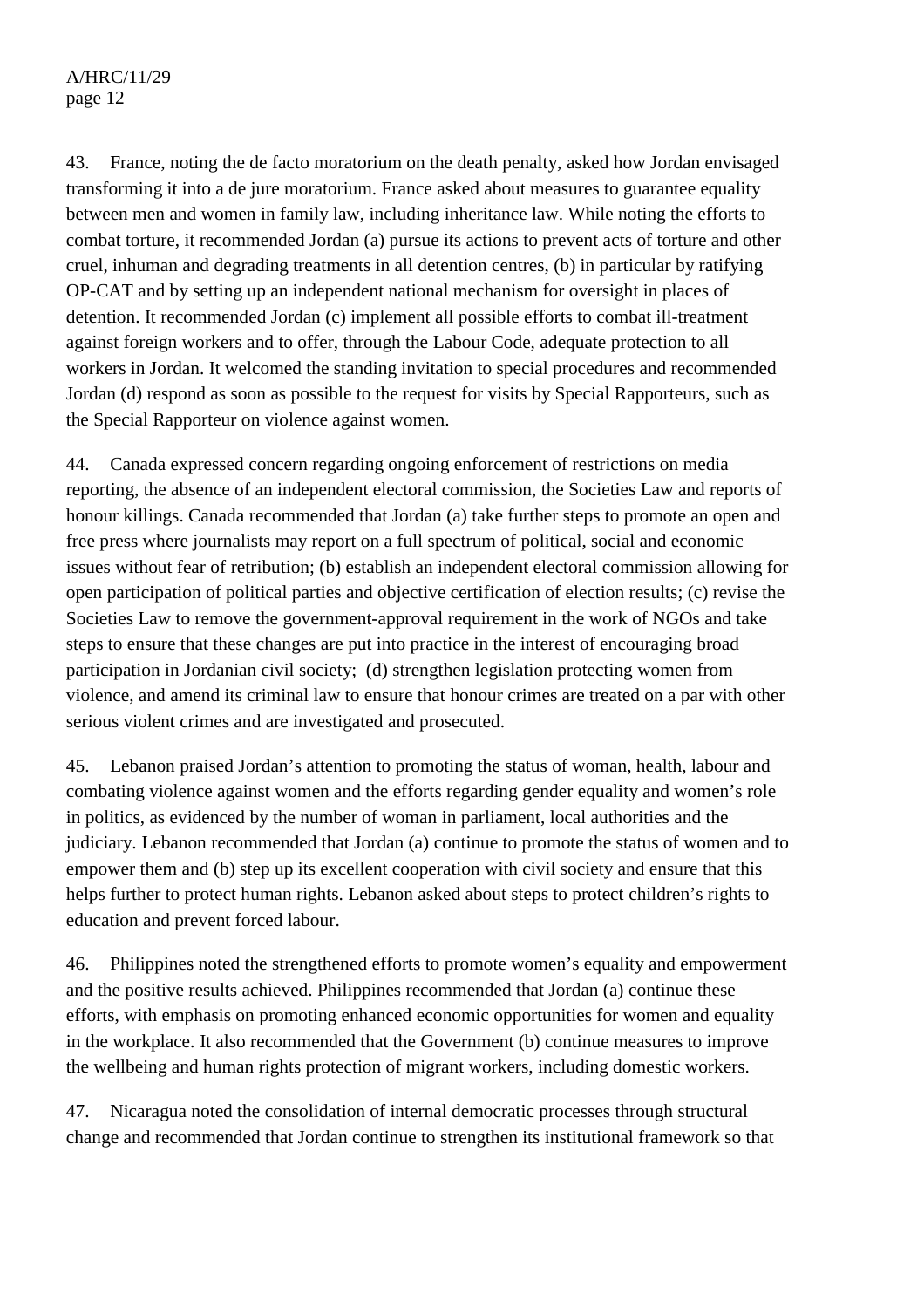its society can continue to enjoy their rights and to fully participate in the democracy that prevails in Jordan today.

48. Chile recommended Jordan (a) harmonize national legislation with standards and requirements contemplated in international human rights instruments ratified by Jordan, (b) lift reservations to CEDAW to ensure greater participation by women in public life, nondiscrimination and effective protection against violence against women; (c) lift reservations to the Convention on the Rights of the Child (CRC); (d) establish a moratorium on the death penalty as a way of achieving its full abolition; (e) amend practices and deficiencies in national legislation and accede to OP-CAT to prevent and punish cases of violations in this regard; and (f) accede to Optional Protocols 1 and 2 to ICCPR.

49. The Netherlands commended Jordan's efforts regarding the protection of human rights. In relation to the concerns expressed by the HRC about practical limitations to the right to freedom of religion, including freedom to change religion, it recommended that Jordan should (a) pursue the protection of those who convert to another religion according to international human rights standards. With regard to the so-called honour crimes that still occur and the reduction of penalties for the perpetrators, it recommended Jordan should (b) continue its efforts to strengthen the position of women and in particular ensure that perpetrators of honour crimes do not benefit from a reduction of penalty, take into consideration the recommendations of the Committee on the Elimination of Discrimination against Women and furthermore also strive to provide victims of honour crimes with the necessary protective shelters. The Special Rapporteur on torture's follow-up report raised concerns with regard to the continuing use of torture and impunity and the Netherlands therefore recommended that (c) further action is taken to prevent impunity for torture and ill-treatment and follow-up is given to the recommendations of the United Nations Special Rapporteur on torture.

50. Brazil noted the "A"-status Centre for Human Rights, the National Coalition for Children and the Plan of Action for Children, the reduction of poverty, and the success in ensuring universal basic education. Brazil recommended that Jordan (a) consider, within the context of paragraph 1 (a) of HRC resolution 9/12, reviewing the nature of its reservations to CEDAW and CRC; (b) establishing a moratorium on executions, with a view to abolishing the death penalty, (c) continue its efforts aimed at eradicating poverty; (d) continue its measures to address all forms of violence against women and girls.

51. The United Arab Emirates noted Jordan's increasing intention to the promotion of children's rights at legislative and institutional levels, the accession to CRC and its optional protocols, the establishment of institutions and a national plan of action, the programmes for the care and protection of children in the public and private sectors and the awareness-raising campaigns. It recommended Jordan (a) pursue its efforts aimed at the promotion of the rights of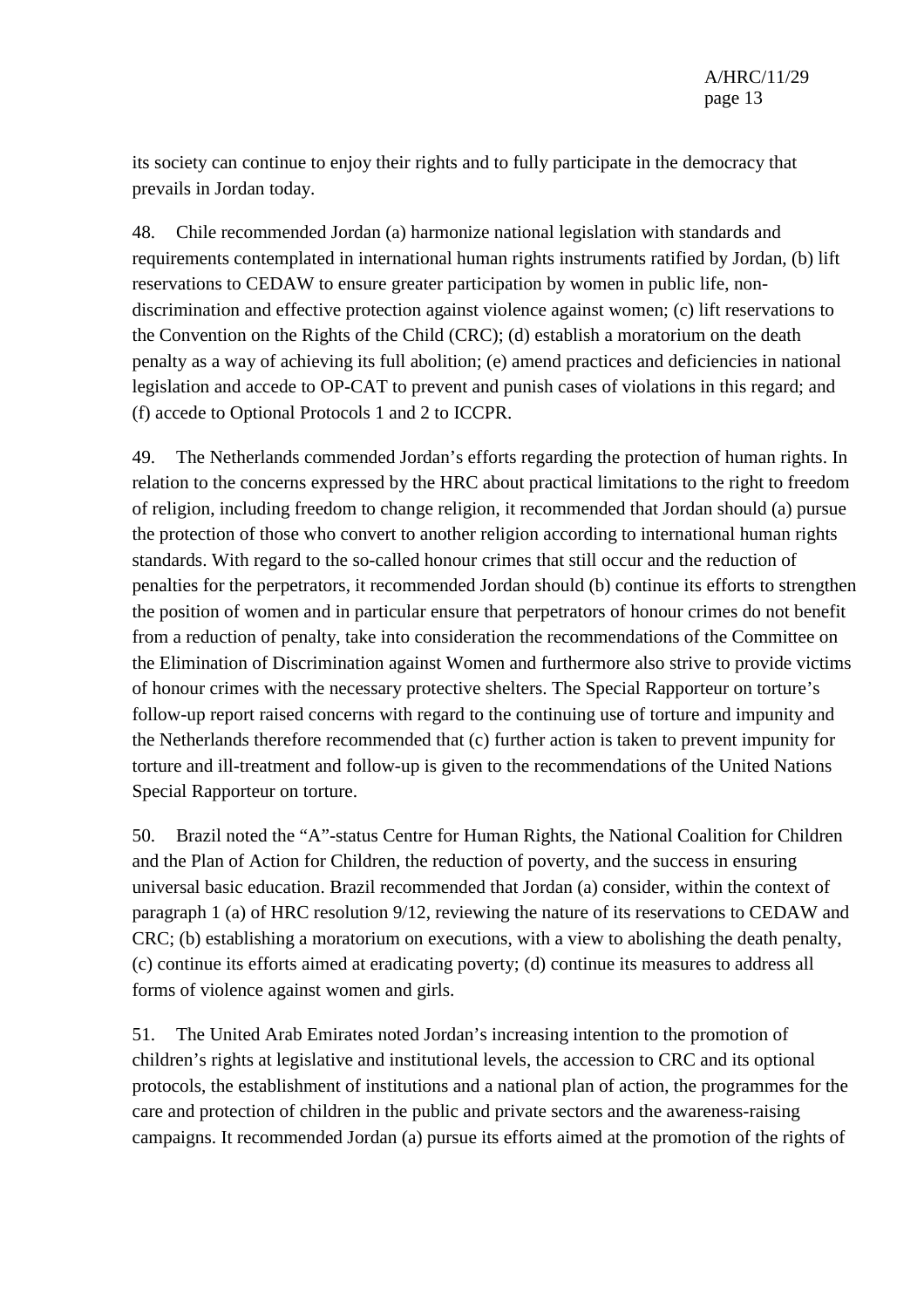the child in addition to the implementation of the national plan for children; (b) consider the inclusion of human rights in school curricula.

52. Concerning torture, Jordan acknowledges that there are gaps in this field, but the reports that are circulating are exaggerated and do not reflect the facts on the ground. No country can pretend to eliminate this phenomenon completely, but in Jordan there is a political will to deal comprehensively with the issue of torture and to tackle individual cases and impunity in a serious manner. There is political supervision and a follow-up of all cases: anybody responsible for ill-treatment or torture is prosecuted. The statement of the Special Rapporteur on torture, Mr. Nowak, that "torture is widespread" is not true, and subsequently he withdrew the statement he had made earlier in this connection.

53. Jordan has embarked on a wide-ranging programme to combat torture, including training courses, workshops and seminars. Courses, workshops and seminars for law enforcement personnel are held every month under the supervision of the National Centre for Human Rights. About 400 officers have graduated from these courses in the past year alone.

54. Many agreements have been signed with local and international agencies, including with Austria and the European Union, in order to develop rehabilitation centres, including for victims of torture.

55. Al Jafer prison has been closed and many other measures have been taken in accordance with international principles on the way of dealing with prisoners. There are frequent visits by Human Rights Watch and by various human rights agencies to detention and rehabilitation facilities.

56. Many issues were raised regarding women. Concerning honour crimes, Jordan stated that the law has been amended and there is no such thing as "honour crimes" in Jordanian law. Criminal acts committed in the heat of passion are also declining owing to a collective effort, especially by parliamentarians and members of the Royal Family, to raise awareness. The amendment of the law and the increase in punishment testify to the huge progress achieved.

57. Jordanian society is based on the teaching of Islam, which organises civil matters in accordance with the Sharia norms which regulate marriage and inheritance. The provisions of the Sharia are suitable to protect the rights of women and to promote their status. These norms are accepted by the people themselves and adhered to voluntarily

58. Although Jordanian law does not confer the Jordanian nationality on children of a Jordanian mother married to a non-Jordanian, it nonetheless ensures that the husband and the children acquire a residence permit. It should be noted that approximately 50 per cent of the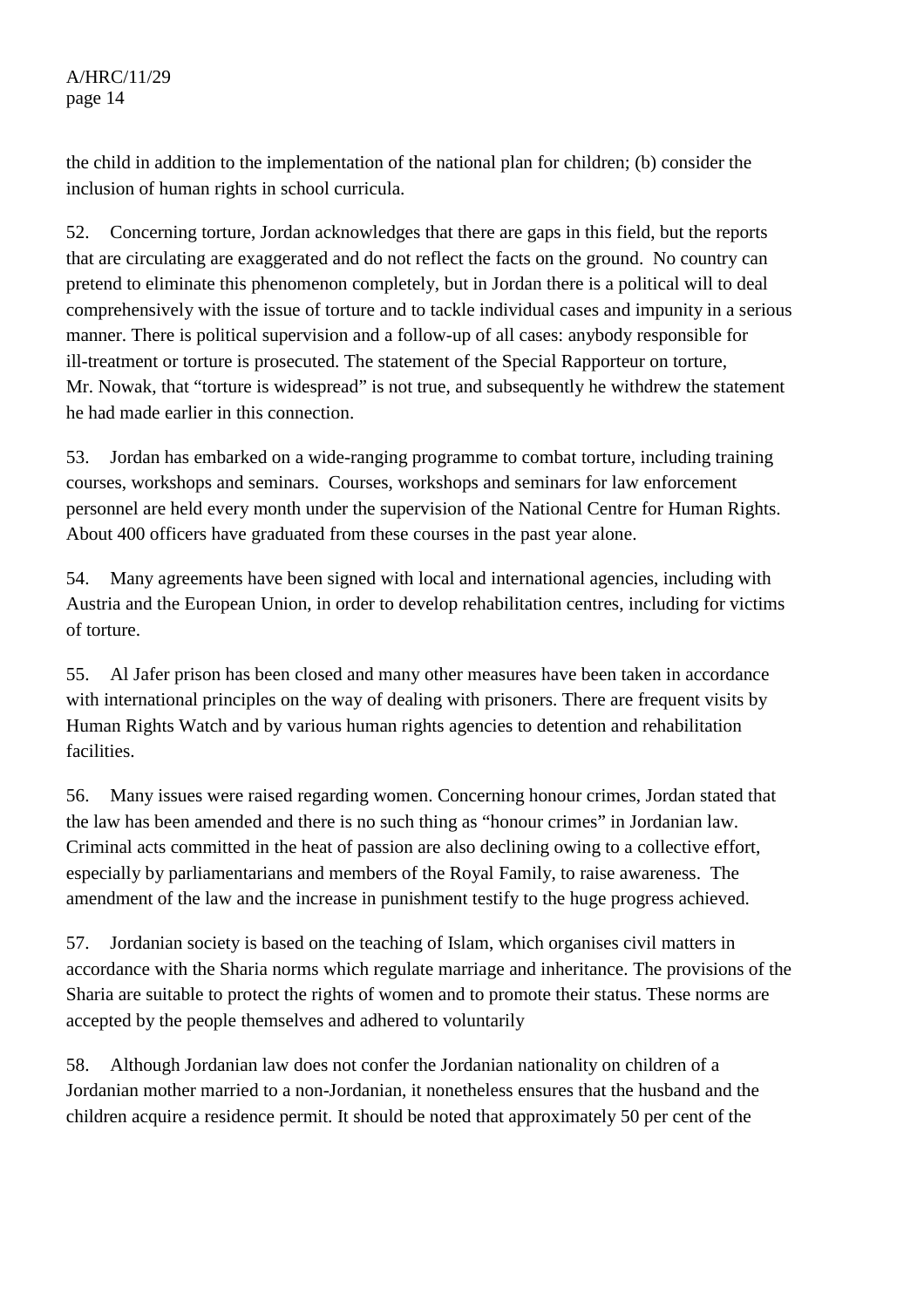population in Jordan is from a country under occupation. No country agrees to undermine its own national identity. Jordan also protects Palestinian rights this way

59. As for the protection of the family, the Civil Code has been amended and Jordanian women can now enjoy equal rights. The Government has withdrawn its reservation to article 15 (4) of CEDAW. The law on domestic violence has been enacted and there are many policies and programmes supported by, for example, the European Union and international organizations. The Constitution guarantees women's rights and promotes their participation in the political life. Jordanian women have achieved great progress and this has been a very positive development.

60. Special courts have been established to help the judiciary to examine cases requiring specific expertise. Their rules and sentences can be submitted to the court of cassation. Allegations that these courts do not observe due process and do not follow criminal procedures are unfounded.

61. As regards freedom of the press, there is no law that stipulates imprisonment of journalists for expressing their views: journalists are free and masters of their own actions. Some States had referred to an incident involving a journalist that occurred during a peaceful demonstration to protest the onslaught on Gaza. It was a single and isolated incident and happened because the person involved failed to distinguish himself from stone-throwers at a sensitive location near the premises of a certain embassy

62. Jordan adheres to the CRC. There are juvenile courts and special consultants who help judges to hand down decisions in the best interest of the child. The law on juvenile justice has been enacted and juveniles are not detained in rehabilitation centres for adults. Homeless children are defined as children with special needs.

63. Norway said that, despite positive developments regarding women's rights, including the increased resources to assist abused women and measures to increase employment opportunities, concerns remain regarding their situation. Norway remains attentive to the situation of human rights of women in Jordan. CEDAW, Amnesty International and Human Rights Watch report that women are discriminated against within the legal system and that violence against women is widespread. Norway recommended Jordan (a) withdraw its reservations to CEDAW, (b) modify or repeal discriminatory legislation, including discriminatory provisions in its Personal Status Act, Criminal Code and Nationality Act; (c) enact legislation on violence against women in order that violence against women constitutes a criminal offence, that women and girls who are victims of violence have access to immediate means of redress and protection and that perpetrators are prosecuted and punished; and (d) increase the number of home shelters in order to replace protective custody for women at risk of violence.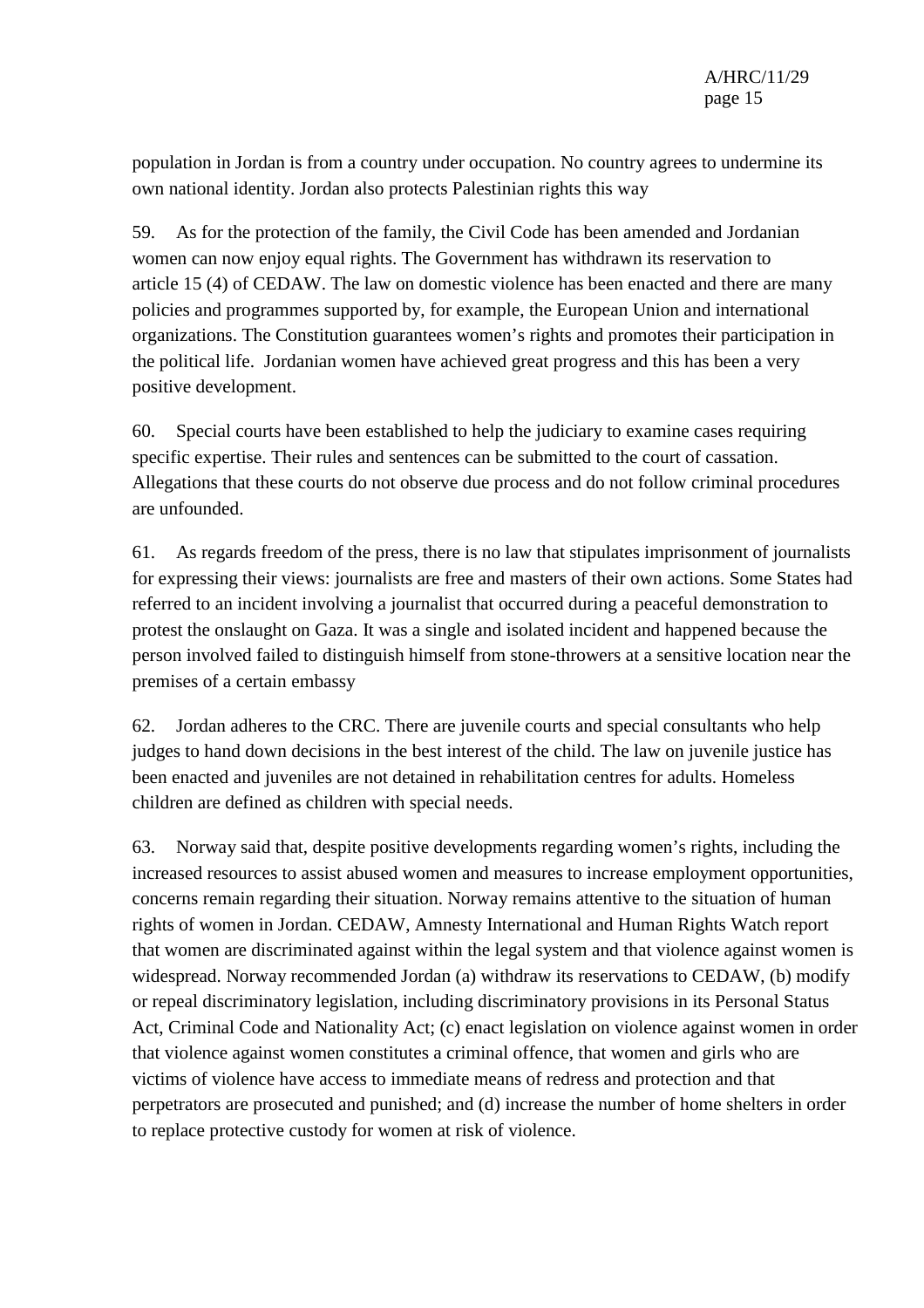64. Nigeria noted ratification of human rights instruments, the engagement in policy and institutional reform, the National Project on the Employment of Women, the provision of basic education to all children and the National AIDS Programme. Nigeria would like to see improvement in Jordan's legislative and judicial sectors, especially in the areas of gender mainstreaming, sexual harassment and economic exploitation of children. It called on the international community to support Jordan's efforts to improve its economic, social and cultural rights.

65. China noted Jordan's constitutional framework for human rights, accession to international conventions, national human rights centres; progress in poverty-reduction, the health system and children's access to basic education, and improved level of human rights education. China encouraged Jordan to ensure detailed implementation of the national strategic plan for the protection of rights of people with disabilities and children and, through various forms of human rights education and training, enhance people's awareness of human rights for their better enjoyment of them.

66. Japan noted the ratification of human rights instruments, the holding of democratic elections, the promotion of women's rights and social advancement, and the accommodation of Palestinian and Iraqi refugees. Japan recommended (a) considering establishing a legal framework for the protection of refugees and applicants for asylum, as well as becoming a State party to the related instruments; (b) considering amendment of the Jordanian Nationality Act with respect to the right of children to a nationality, as the law currently does not allow a Jordanian mother married to a non-Jordanian man to confer her nationality to her children. Japan expressed concern regarding reports of forced confessions and violence perpetrated by detention officers, the lack of neutrality when bringing them to justice and offences tried within a special court for security services.

67. Sweden noted reports of torture by police and prison authorities. While recognizing the ratification of CAT, the visit of the Special Rapporteur and legislative attempts, it recommended the Government (a) continue and strengthen its efforts with a view to completely stem this practice and ensure that detainees have access to effective legal remedy and (b) take steps to enable accession to OP-CAT. Sweden noted the recommendations of the Committee on the Elimination of Discrimination against Women regarding discrimination against women and expressed concern regarding honour killings, discriminatory family and inheritance legislation and the situation of foreign women employed as domestic workers. While noting efforts and the new legislation initiated to promote the status of women, Sweden recommended the Government (c) continue looking into this question with a view to ensuring that violence and all sorts of discrimination against women are effectively eliminated in line with international standards.

68. Bhutan commended Jordan's commitment to improving the lives of the most vulnerable through advocacy, support and cooperation at the highest levels of the State. It commended the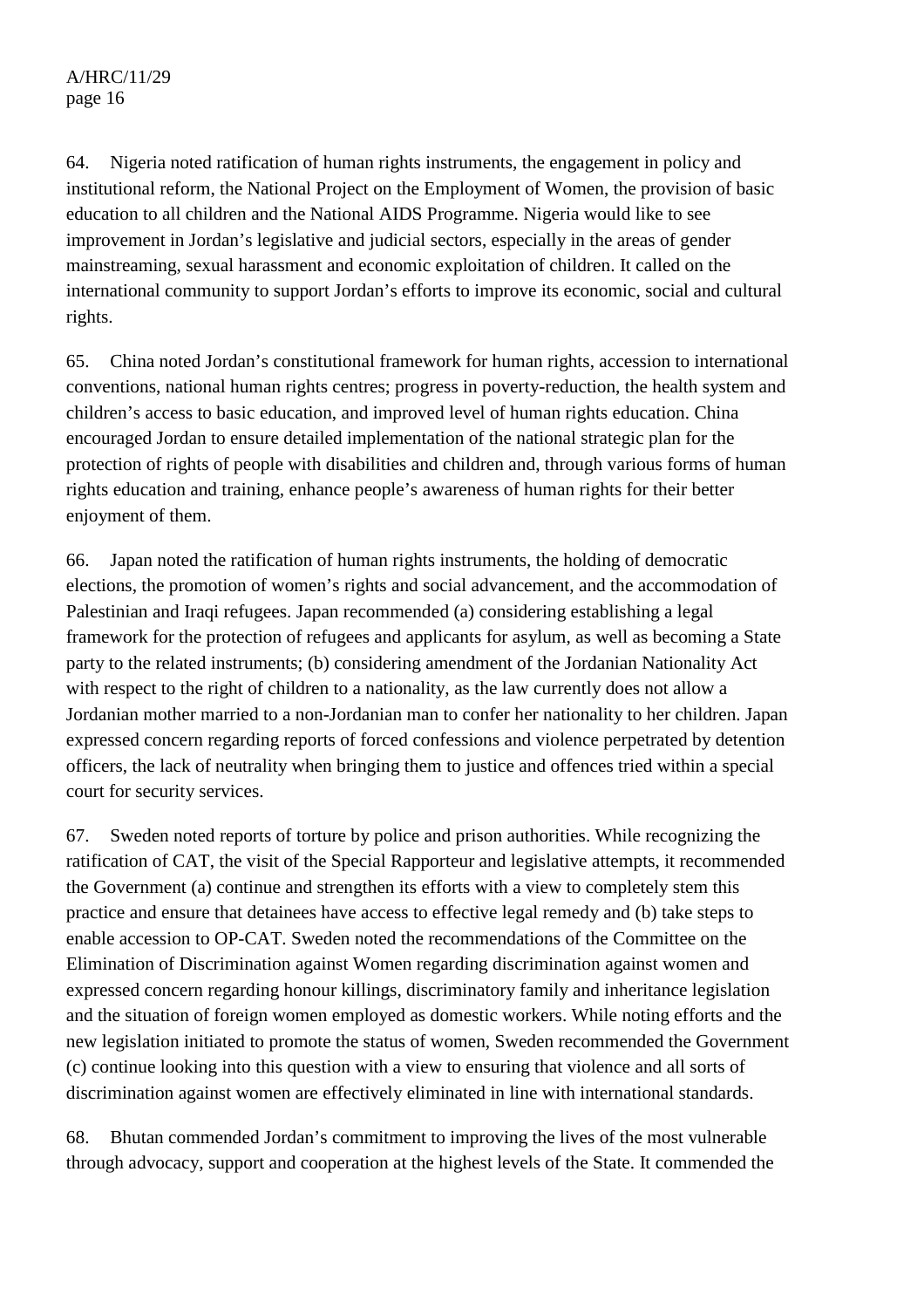promotion of economic, social and cultural rights and the achievements in the area of povertyreduction, Jordan being on track to achieve MDG 1. Noting reports of regional and gender disparities and the potential risk of segments of the near-poor falling below the poverty line, it recommended that the Jordanian Government (a) continue to implement and strengthen its Poverty Alleviation Strategy and other programmes for poverty-reduction, in order to build upon progress achieved thus far, and to bridge any existing regional and gender disparities. While noting the well-developed health care system and the universal access to basic education, Bhutan recommended Jordan (b) consider stepping up these positive efforts through greater investment in the health sector to strengthen existing services and (c) consolidate and continue taking measures to reinforce enrolment and retention rates in secondary education.

69. Turkey recommended Jordan (a) consider withdrawing its reservations to a number of articles of CEDAW, and also consider ratifying its Optional Protocol. Sharing the recommendations of the Committee on the Rights of the Child, Turkey also recommended that Jordan (b) continue to address the problems faced by the girl child and the suggestions by the Committee that local, religious and other leaders should take a more active role in supporting the efforts to prevent and eliminate discrimination against the girl child. It welcomed the reform process to combat torture and ill-treatment, including the amendment of the Criminal Code and the prosecution and punishment of a number of officials, and recommended that Jordan (c) continue its efforts in this field. It requested information about the new Assembly Law.

70. Italy expressed concern regarding honour killings and recommended Jordan (a) consider amending articles 98 and 340 of its Criminal Code in order to abolish all kinds of legal protection for perpetrators of honour killings. It noted the adoption of the Societies Law and recommended Jordan (b) consider amending recent legislation concerning NGOs in order to reduce restrictions on their activities and allow them adequate freedom of action. It expressed concern about conditions of detention and alleged torture by the General Intelligence Department and said allegations in their regard should be investigated.

71. The Russian Federation noted the importance given to human rights cooperation and Jordan's openness to dialogue. Noting the "A"-status of the Centre for Human Rights, it asked for information about the Centre's operation, the challenges the Centre faces in carrying out activities, its sources of funding and the extension of its mandate to monitoring all State institutions, including the police and the armed forces.

72. Cuba commended Jordan for maintaining its identity between the Arab culture and Muslim religion. It noted the constitutional and legal framework for human rights and the equality among citizens regarding rights and obligations. It noted the reduction in poverty and indications that Jordan will achieve MDG 1. Cuba asked about measures to attend to the needs of migrant workers. Cuba recommended Jordan (a) continue its efforts to achieve MDG 1 by 2015 so that its population can fully enjoy the rights inherent to a decent and respectable life and (b) continue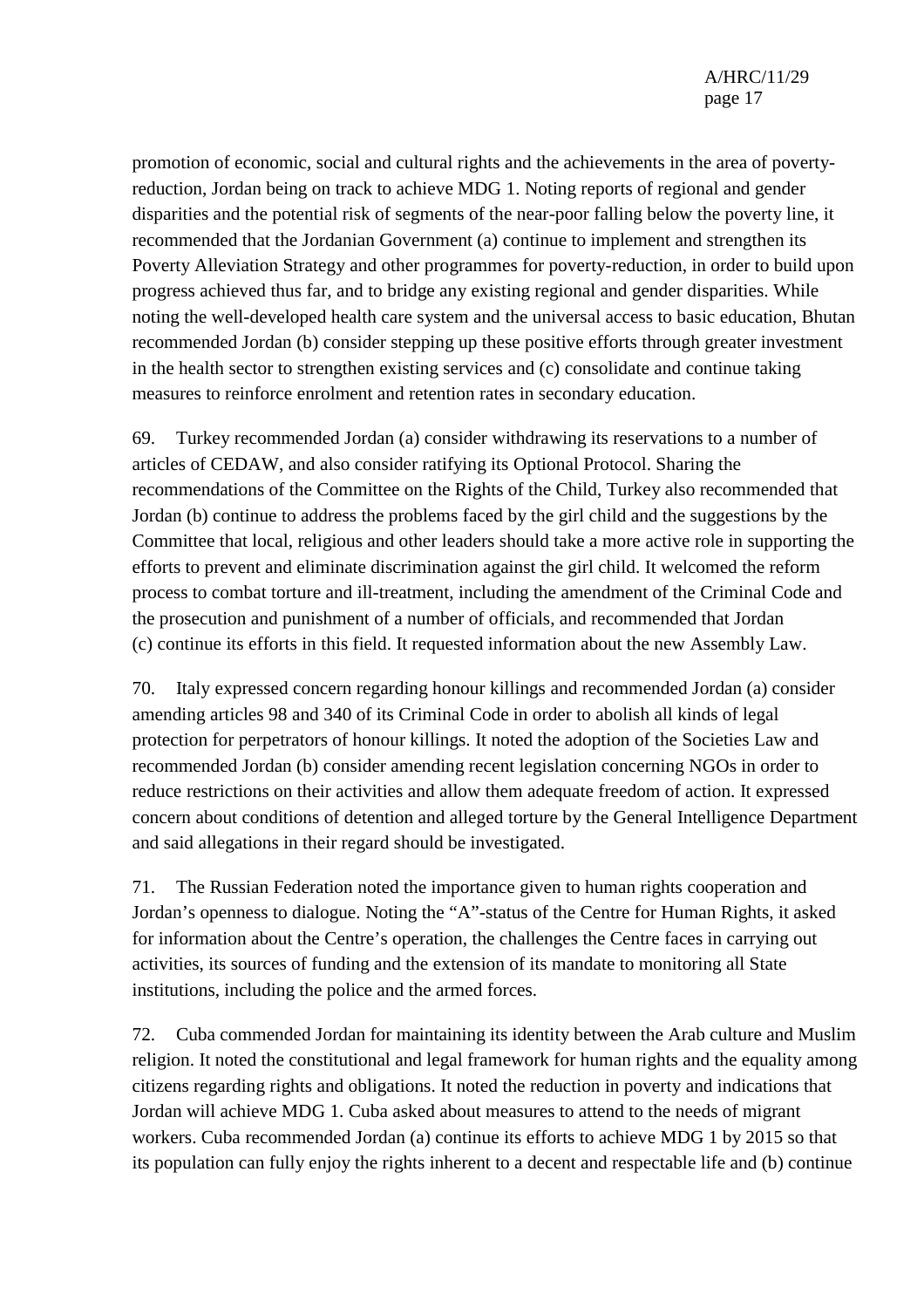the enlargement and consolidation of the quality of the national health system, if possible, by earmarking more financial resources in the total national budget and through the training of specialised personnel.

73. Bangladesh commended the progress in socio-economic development and the near universal access to education. It recommended Jordan (a) further strengthen human rights education and training for the judiciary and law enforcement agencies with the assistance of OHCHR and other relevant international organizations; (b) continue to work to enhance access to water through efficient water-resources management with the support and assistance of the international community.

74. Argentina noted the reduction of the list of crimes punishable by the death penalty as a step toward its abolishment. It recommended Jordan consider the possibility of signing and ratifying the International Convention for the Protection of All Persons from Enforced Disappearance (CED) and accept the competence of the Committee on Enforced Disappearances.

75. Lithuania stated that notwithstanding improvements in the situation of women, further steps were needed regarding honour killings and domestic violence. Lithuania recommended (a) establishing a shelter system for victims of domestic violence and undertaking publicawareness campaigns against domestic violence; (b) ratifying the Optional Protocol to CEDAW (OP-CEDAW) and facilitating the visit of the Special Rapporteur on violence against women, its causes and consequences.

76. Romania commended the progress regarding economic, social and cultural rights and the fight against illiteracy. It noted efforts made to promote tolerance and welcomed the new curriculum for religious education. Noting positive aspects in the legal framework for gender equality, it asked what other steps had been taken to strengthen promotion of women's rights.

77. Slovenia, while commending Jordan's efforts regarding children's rights, noted reports of violence, exploitation, trafficking and violation of the rights of migrant, refugee and asylumseeking children, children with disabilities and juvenile offenders. Slovenia noted the concern of the Committee on the Rights of the Child regarding physical punishment at home and the disciplinary action permitted under the Criminal Code. Further to recommendations by the Human Rights Committee and the Committee on the Rights of the Child, it recommended Jordan (a) consider changing legislation to prohibit all forms of corporal punishment also at home and effectively enforce a ban on corporal punishment in all settings. It expressed concern about limitations to women's progress and participation and asked if Jordan is considering enacting a comprehensive gender-equality law. Further to recommendations by the Committee on the Elimination of Discrimination against Women, it recommended Jordan (b) address all forms of violence against women and girls and enact legislation in this field. It also recommended (c) amending the Criminal Code to ensure that perpetrators of honour crimes do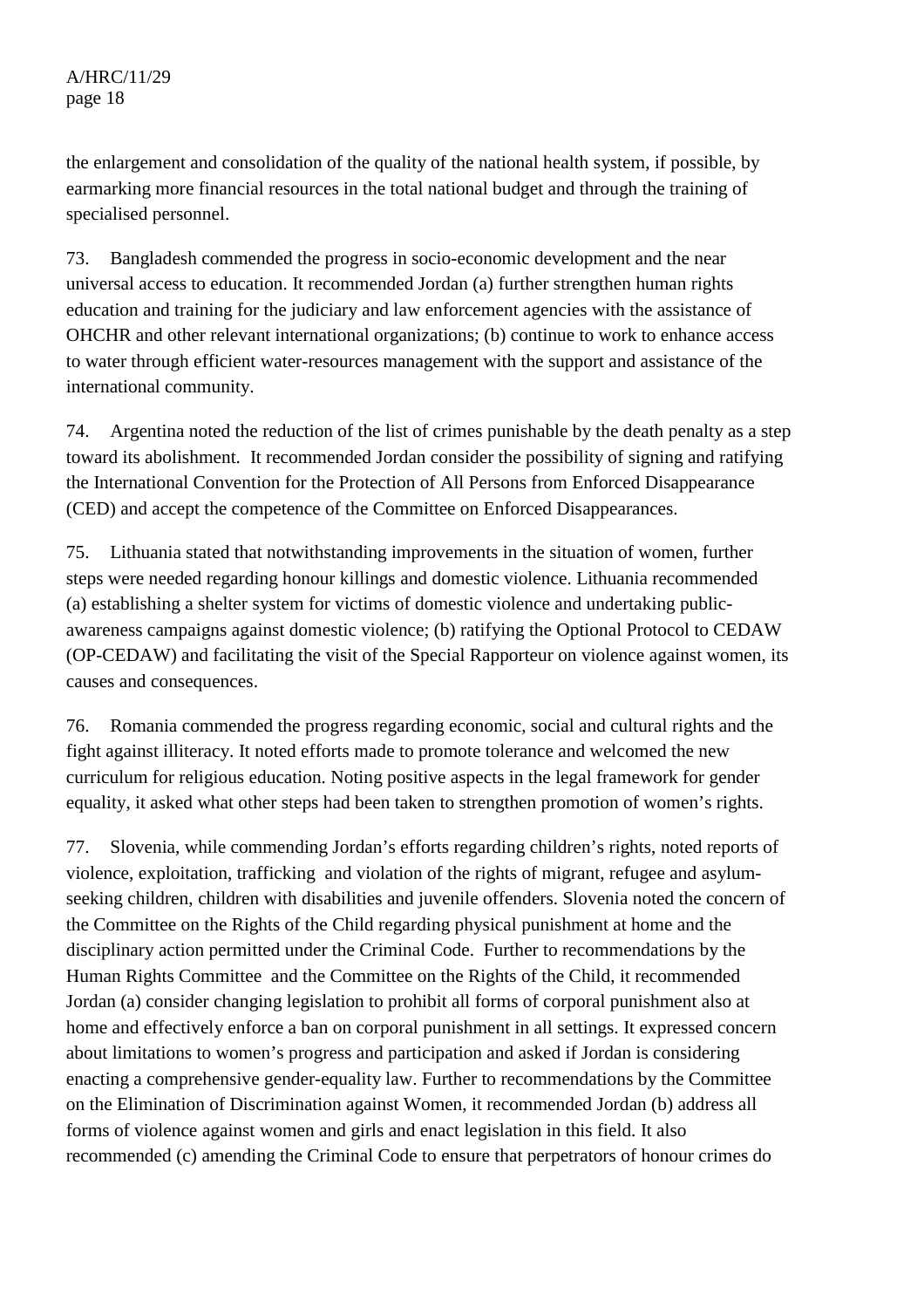not benefit from reduction of penalty and that these crimes are treated like other violent crimes in regard to investigation and prosecution.

78. The Libyan Arab Jamahiriya stated that the Constitution guarantees the principle of equality, individual freedom, freedom of expression, movement and residence, religion and family rights. It noted the strategies for health care, rehabilitation and redress and social and religious guidance as priorities under the Constitution. It noted the importance of health and health care in Jordan, as the Health Ministry is the second largest. It wished further prosperity and success to Jordan in its efforts to ensure attainment of the MDGs.

79. Ireland, noting the amendment to the Criminal Code and the de facto moratorium on application of the death penalty, recommended that Jordan (a) take further concrete steps to move quickly towards the abolition of the death penalty. Ireland noted evidence that, despite the prison reform programme, torture and ill-treatment still occur and asked about plans to eradicate them. It recommended that Jordan (b) prioritize such actions and that allegations of torture and ill-treatment of convicted prisoners and detainees be investigated in a timely, transparent and independent fashion. Noting concerns about administrative detention, it recommended that the Jordanian Government (c) actively seek to address these concerns and to review the use of administrative detention and ensure that current detainees have access to legal representation and to the courts.

80. The Syrian Arab Republic said Jordan is an Arab country which has attained excellent levels of sustainable development despite its lack of resources and economic burden and while hosting Iraqi refugees. The constitutional framework guarantees fundamental freedoms and there are numerous laws and institutions concerning health, housing, free basic education, empowerment of woman and childcare. Noting that more than 45 women serve in the judiciary, it asked to hear about courses to upgrade women's negotiating skills and the application of the relevant laws.

81. The Republic of Korea while appreciating the ratification of most human rights instruments, expressed concerned about the domestication of international obligations. It asked about the government's plans to prevent honour killings, noting with concern their frequency and the references by treaty bodies and NGOs to leniency towards perpetrators in the Criminal Code and judicial practice. It drew attention to treaty bodies' recommendation that Jordan should give consideration to transferring the criminal jurisdiction both of the State Security Court and the Police Court to ordinary courts.

82. While appreciating the measures to address torture and impunity the Czech Republic recommended Jordan (a) increase its efforts to eliminate cases of torture, especially by security services, to ensure their prevention and the punishment of persons responsible for any such acts. It recommended (b) a comprehensive review of conditions in prisons and underlined the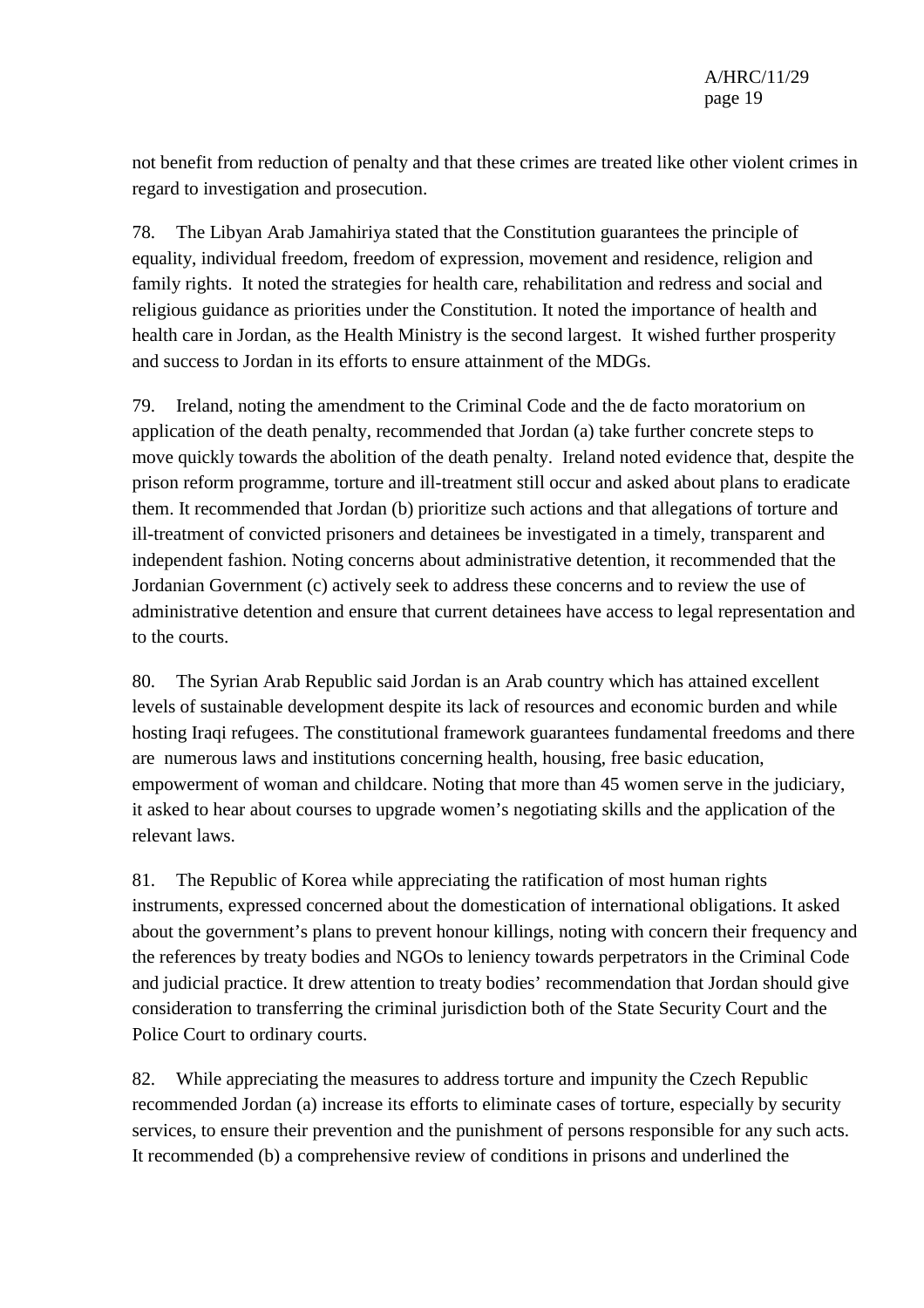importance of an independent, impartial complaint mechanism for the victims of torture. To support the more effective implementation of provisions of CAT, it recommended Jordan (c) submit its pending reports to the Commiittee against Torture, (d) accede to OP-CAT and establish its national preventive mechanism accordingly. Regarding the possibility that, when under threat of violence or honour killing, women may be put in "protective custody", it recommended Jordan (e) review this practice and increase the capacity of existing or establish other efficient protective mechanisms for women at risk of violence that do not victimize them and ensure strict punishment of perpetrators of any such violence. The Czech Republic asked about the procedure for domesticating international obligations, including those regarding freedom of opinion and expression and protection of free media. It recommended that Jordan (f) accede to the 1951 Refugee Convention and its 1967 Protocol and adopt measures to ensure recognition of refugees and regularization of their stay, including access to basic needs and protection against exploitation.

83. Bosnia and Herzegovina hoped Jordan would make additional efforts to increase cooperation with treaty bodies and other mechanisms. It asked about steps to enact a comprehensive gender equality law, as recommended by the Committee on the Elimination of Discrimination against Women, and about steps to enact legislation on violence against women and girls. It also asked about success in protecting and providing assistance to children and young people victims of sexual exploitation or trafficking and whether Jordan intended to abolish the death penalty and ratify the Optional Protocol to the International Covenant on Civil and Political Rights, aiming at the abolition of the death penalty (OP-ICCPR).

84. Albania noted the progress in the area of education and commended the steps to increase the rate of employment of women, especially the strategies to support female employment in remote areas. Albania recommended continuing to improve the legislation aimed at prohibiting all forms of torture and in particular to strengthen measures to protect the rights of detainees.

85. Afghanistan appreciated efforts to ensure transparency and accountability by welcoming local and international human rights groups to investigate allegations of human rights abuses and publish their findings. It noted active supporters of human rights from civil society and that the Government works to ensure equity and justice and to monitor the protection of rights. Afghanistan recommended Jordan (a) further implement the national strategy for persons with disabilities; (b) strengthen the implementation of the National Plan of Action for Children 2004-2013; (c) increase awareness, including through public campaigns, of human rights and fundamental freedoms; (c) to continue to provide, improve and enhance human rights education and training programmes, including the holding of workshops and seminars for the judiciary, law enforcement personnel and lawyers; (d) maintain support for the National Council and Institutions charged with the promotion and protection of human rights.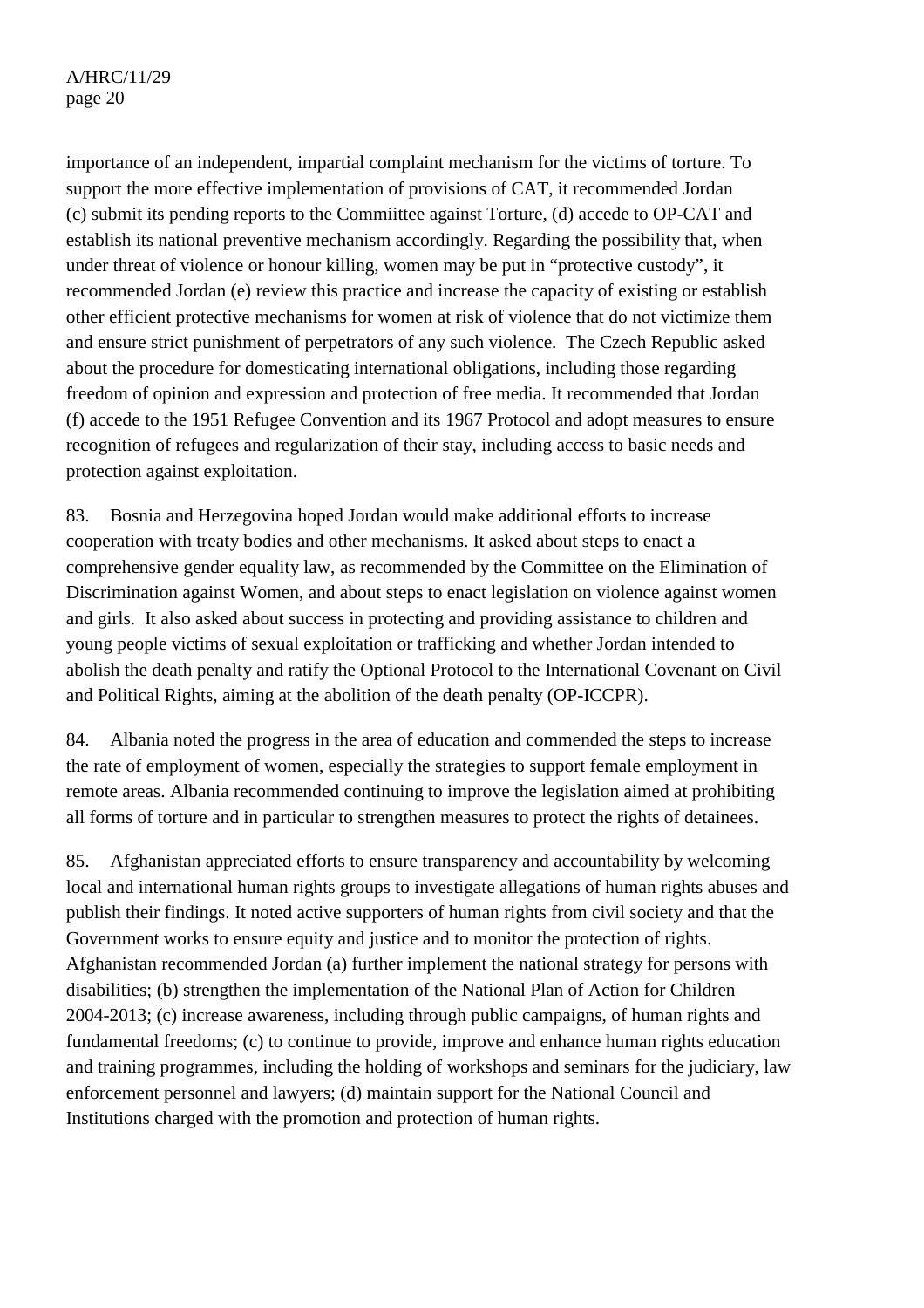86. The Jordanian delegation said Jordan is party to 7 of 8 ILO fundamental Conventions and has also ratified 24 international agreements. Labour laws are guaranteed regardless of workers' gender, origins or nationalities. Jordan has been taking certain steps to protect the right of migrant workers, including agricultural and domestic workers, and to ensure that they are treated in line with international standards. All workers can currently enjoy the benefit of social security in Jordan. Moreover, Jordan is committed to putting in place the ILO decent work programmes, which protect rights of migrant workers. Jordan has also signed with several States sending migrant workers a Memorandum of Understanding on wider protection for such workers.

87. The Government provides for emergency assistance through social services and a specific body, the National Assistance Fund, to the families of persons are in protective custody, whose relatives are considered as vulnerable people,. The Ministry for Social Development assist and cares for the children of persons in protective custody. An NGO is responsible for assisting female detainees. A family planning council provides further assistance to detainees, their children and families.

88. Jordan referred to other institutions for the protection of citizens' rights: the Special Office for Complaints, Records and Compensation, the president of which has the rank of Minister, accepts and records all complaints of individuals. There is also an ombudsperson, who acts as a mediator. The Ministry for Social Development and the Ministry for Political Development act in the field of democracy and public participation. There are also standing human rights commissions in several ministries. There are other law-based activities such as training programmes for judges, law enforcement officials and security forces.

89. Rights to social protection, education and health are guaranteed. Jordan is one of the very few countries that guarantee access to education and health for children and women. The access is totally cost-free for children under 6 years. Efforts will be made to extend this to all levels of the population.

90. Regarding delay in submitting reports to treaty bodies, the actual drafting of reports requires an enormous amount of time. The draft report to the Committee against Torture has been submitted to the Ministry for Foreign Affairs and the head of delegation is committed to finalizing it as soon as possible. Delay in sending reports does not mean that work on protection of human rights is not continuously progressing.

91. Jordan considered the UPR dialogue had been extremely objective. It had carefully noted all comments have been and recommendations would be considered in line with its interest its furthering human rights, its international commitments and written law.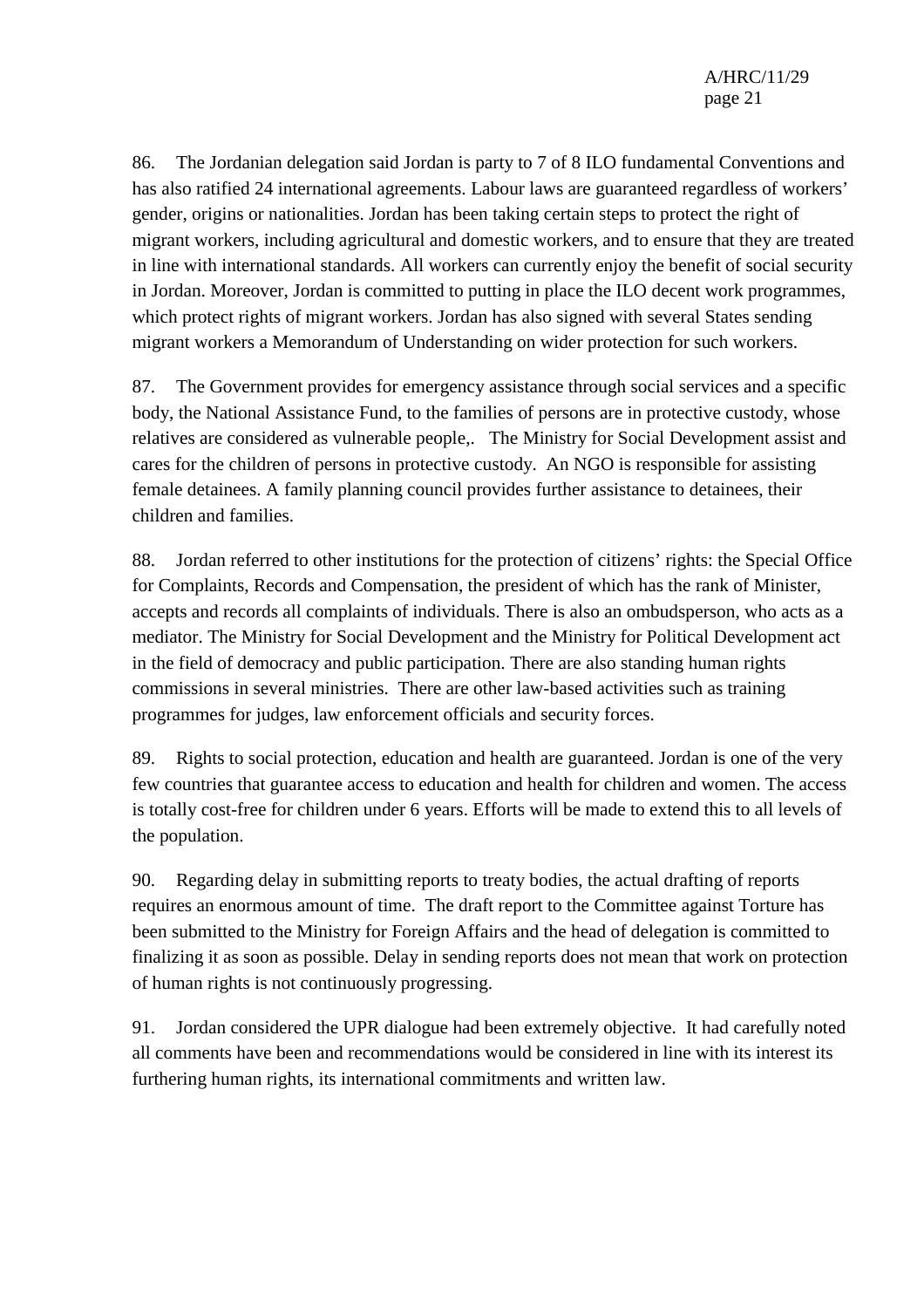#### **II. ВЫВОДЫ И/ИЛИ РЕКОМЕНДАЦИИ**

92. Рекомендации, сформулированные в ходе интерактивного диалога, были рассмотрены Иорданией, и рекомендации, перечисленные ниже, получили поддержку Иордании:

- 1. В контексте пункта 1 а) резолюции 9/12 СПЧ рассмотреть характер оговорок, связанных с КЛДЖ и КПР (Бразилия);
- 2. содействовать более эффективному выполнению положений КПП и представить КПП запланированные доклады (Чешская Республика);
- 3. продолжать прилагать еще большие усилия с целью поощрения прав человека в соответствии с культурной практикой, лежащей в основе иорданского общества, и продолжать усилия, направленные на их инкорпорирование в национальное законодательство страны (Оман); продолжать усилия по включению положений договоров о правах человека, которые были ратифицированы Иорданией, в ее национальное законодательство (Марокко) и продолжать политику, направленную на закрепление принципов прав человека в национальном законодательстве в соответствии с международными стандартами, а также продолжать конструктивное сотрудничество с международными правозащитными механизмами (Алжир);
- 4. согласовать национальное законодательство со стандартами и требованиями, предусмотренными международными договорами в области прав человека, ратифицированными Иорданией (Чили);
- 5. усовершенствовать законодательный и судебный секторы Иордании, особенно в таких областях, как стратегия достижения гендерного равенства и борьба с сексуальными домогательствами и с экономической эксплуатацией детей (Нигерия);
- 6. продолжать укреплять институциональную структуру, с тем чтобы члены иорданского общества могли продолжать пользоваться своими правами и активно участвовать в демократической жизни, существующей сегодня в Иордании (Никарагуа);
- 7. продолжать оказывать поддержку Национальному совету и учреждениям, занимающимся поощрением и защитой прав человека (Афганистан);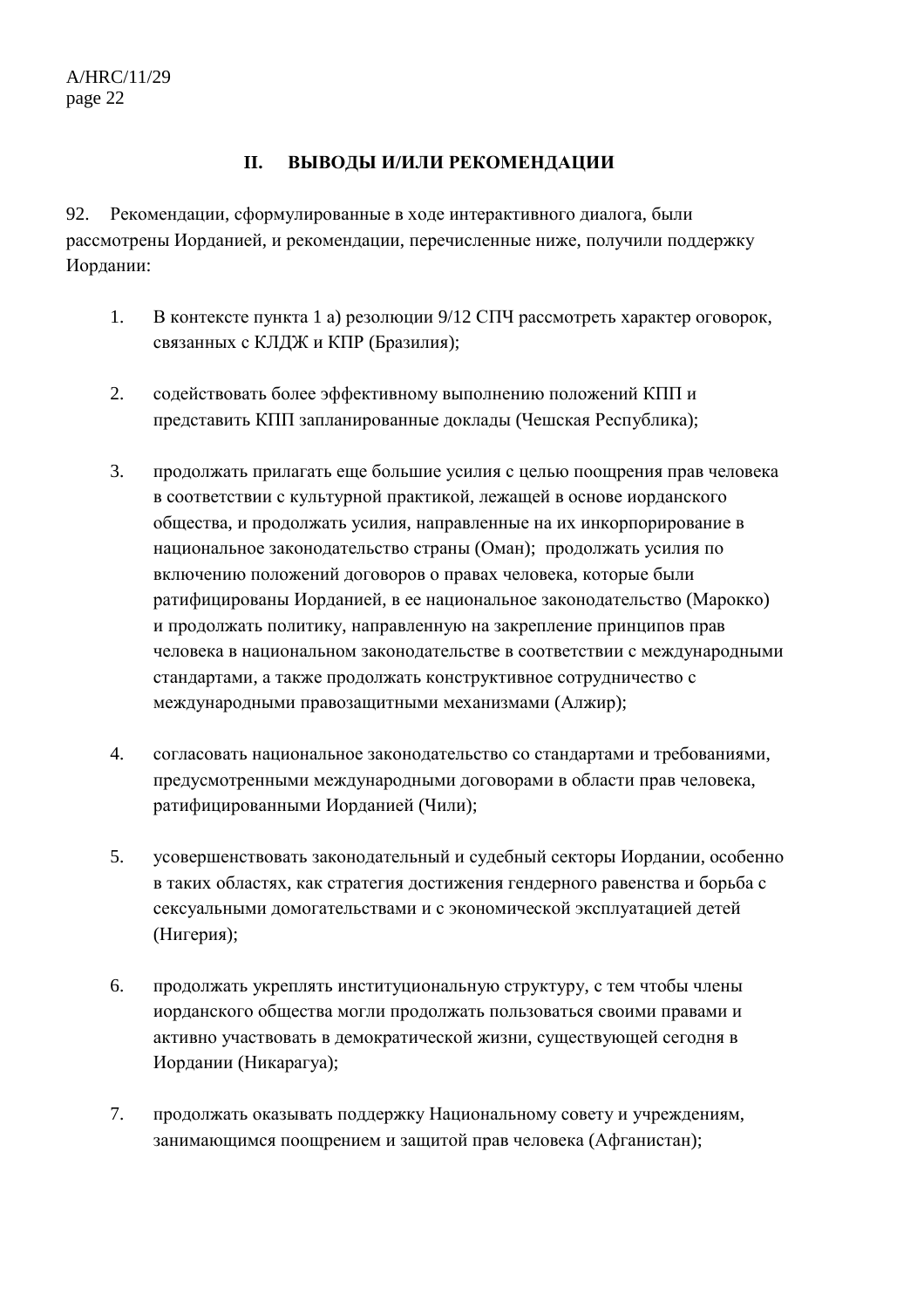- 8. активизировать блестящее сотрудничество с гражданским обществом и обеспечить, чтобы это сотрудничество продолжало способствовать защите прав человека (Ливан);
- 9. продолжать проводить национальную политику, направленную на защиту и поощрение прав человека (Египет); содействовать выполнению иорданского Национального плана действий в интересах детей на 2004-2013 годы (Афганистан, Пакистан); продолжать усилия, направленные на поощрение прав ребенка, в дополнение к осуществлению Национального плана действий в интересах детей (Объединенные Арабские Эмираты);
- 10. повысить уровень знаний широкой общественности в области прав человека и основных свобод, в том числе путем проведения информационнопросветительских кампаний (Афганистан);
- 11. продолжать распространять культуру прав человека путем включения соответствующей информации в учебные программы (Саудовская Аравия); делиться передовым опытом в области поощрения прав человека и демократических идей внутри ислама и изъять негативные упоминания о приверженцах других религий из школьных программ и учебников (Малайзия);
- 12. продолжать предоставлять и совершенствовать преподавание прав человека сотрудникам судебных и правоохранительных органов (Пакистан); продолжать предоставлять, совершенствовать и укреплять образовательные программы в области прав человека, включая проведение рабочих совещаний и семинаров, предназначенных для сотрудников судебных и правоохранительных органов и адвокатов (Афганистан); продолжать укреплять образовательные программы в области прав человека, предназначенные для сотрудников судебных и правоохранительных органов, при содействии УВКПЧ и других соответствующих международных организаций (Бангладеш);
- 13. продолжать осуществление национальной стратегии в интересах инвалидов (Афганистан);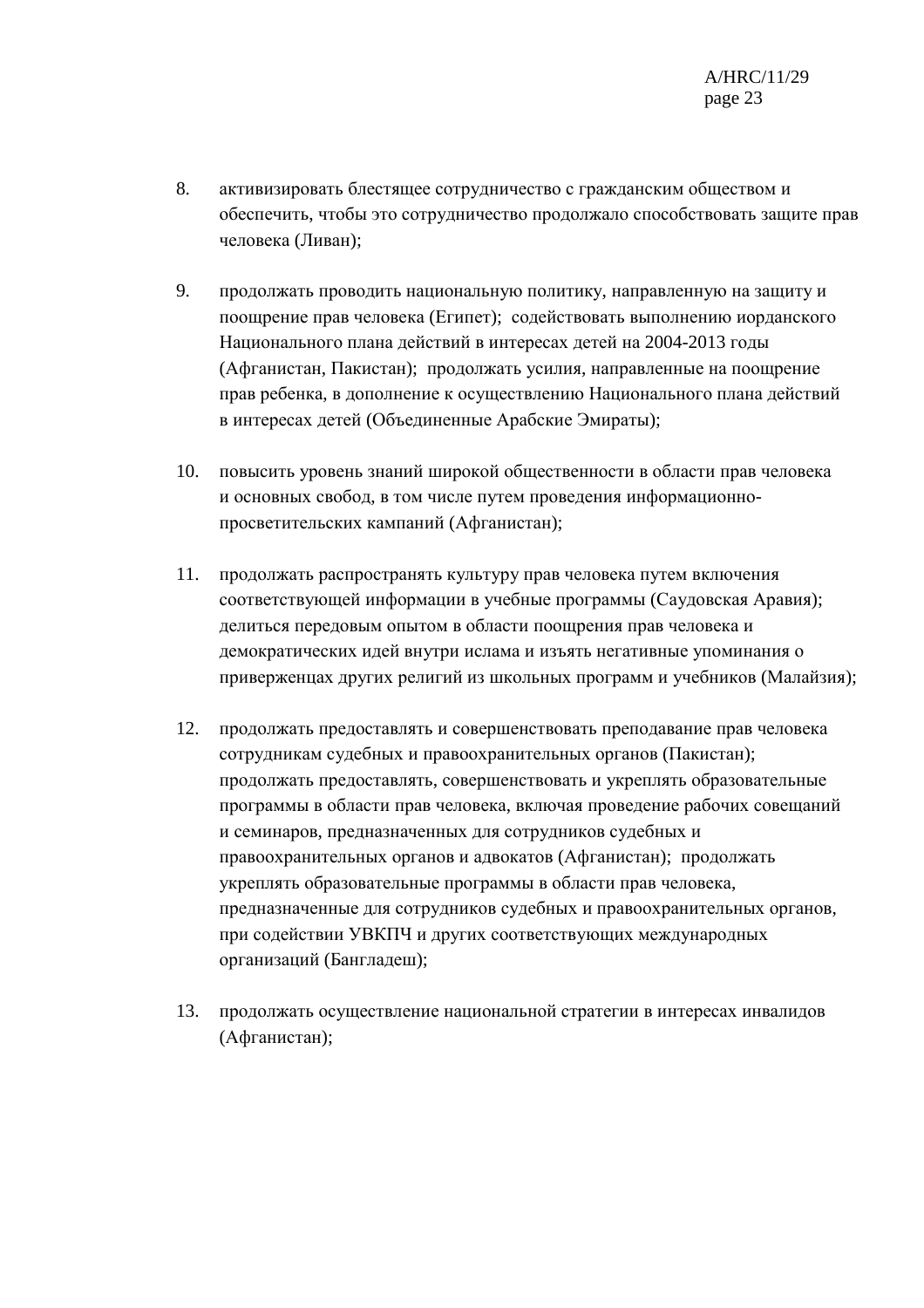- 14. представить договорным органам периодические доклады, представление которых было несколько задержано, и, если необходимо, запросить в этом отношении у УВКПЧ техническую помощь, (Алжир); продолжать сотрудничество с УВКПЧ (Саудовская Аравия), правозащитными механизмами и Советом по правам человека (Кувейт);
- 15. продолжать идти по пути поощрения прав женщин и дальнейшего укрепления равноправия между женщинами и мужчинами, а также продолжать усилия, направленные на то, чтобы положить конец некоторым обычаям и другим видам общественной практики, которые стоят иногда на пути эффективного осуществления прав человека, таким как преступление "во имя сохранения чести семьи" и кровная месть (Алжир); продолжать способствовать повышению положения женщин и расширять права и возможности женщин;
- 16. принять дальнейшие меры для решения проблемы дискриминации женщин, меньшинств и уязвимых групп населения, включая детей и инвалидов (Соединенное Королевство);
- 17. продолжать решать проблемы, с которыми сталкиваются девочки, и рассмотреть предложения КПР о том, чтобы местные, религиозные и прочие лидеры играли более активную роль в содействии усилиям, направленным на предотвращение и ликвидацию дискриминации в отношении девочек (Турция);
- 18. продолжать и укреплять усилия (Швеция, Чешская Республика, Германия), направленные на ликвидацию (Чешская Республика, Германия) и полное прекращение (Швеция) актов пыток (Швеция, Чешская Республика, Германия), особенно тех, которые совершаются сотрудниками сил безопасности (Чешская Республика), и обеспечить доступ лиц, содержащихся под стражей, к эффективным средствам правовой защиты (Швеция); уделять первостепенное внимание мерам по уменьшению и искоренению случаев пыток и жестокого обращения и мерам, направленным на своевременное, открытое и независимое расследование заявлений о пытках и жестоком обращении по отношению к осужденным и задержанным (Ирландия); продолжать меры по предотвращению актов пыток (Чешская Республика, Франция) и других видов жестокого, бесчеловечного и унижающего достоинство обращения во всех местах заключения (Франция); обеспечить наказание лиц, виновных в совершении актов пыток (Чешская Республика); принимать дальнейшие меры по предотвращению безнаказанности пыток и жестокого обращения и проверять выполнение рекомендаций Специального докладчика Организации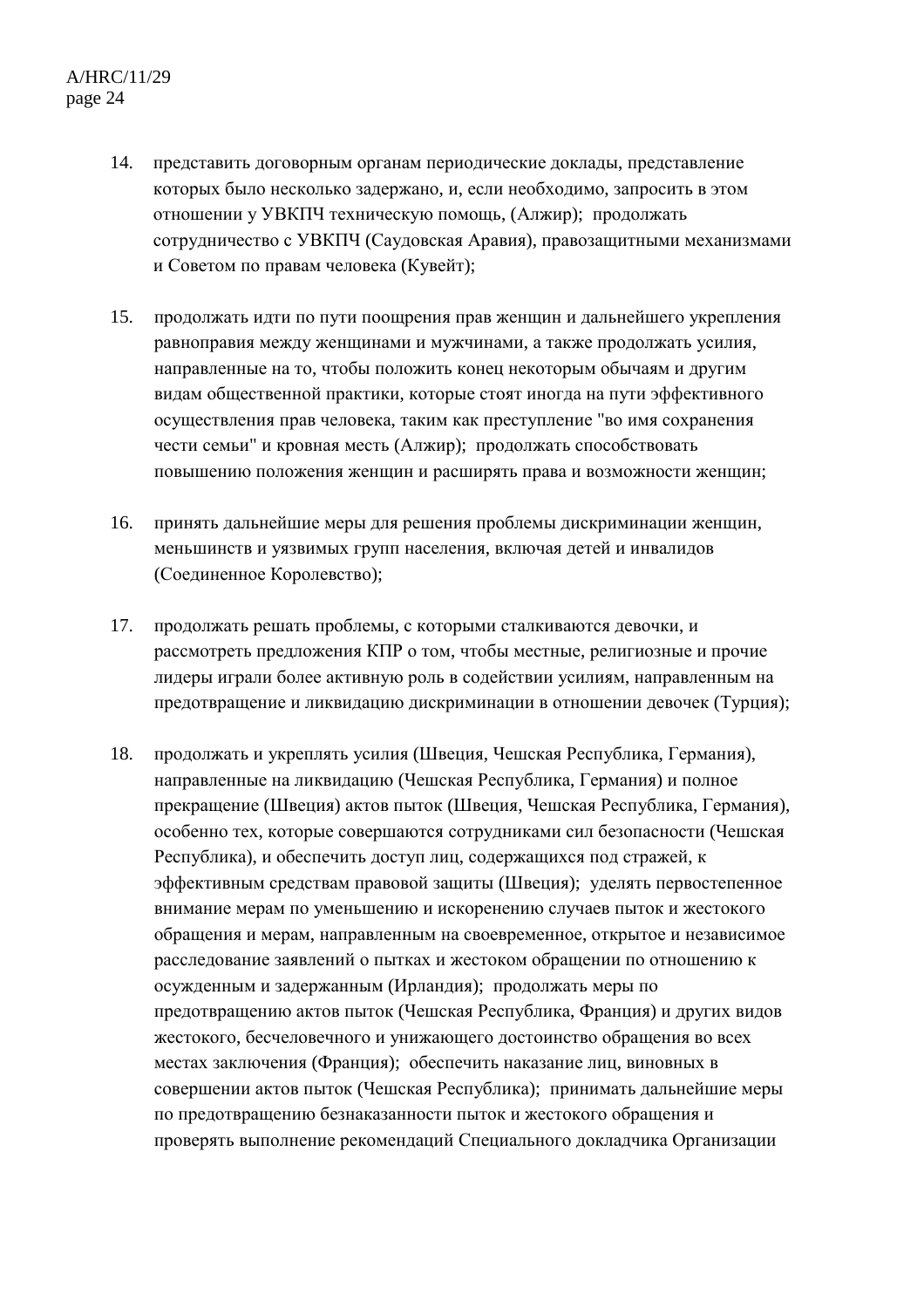Объединенных Наций по вопросу о пытках (Нидерланды); создать независимый и транспарентный механизм подачи и рассмотрения жалоб для рассмотрения сообщений о жестоком обращении с заключенными (Соединенное Королевство); обеспечить, чтобы правительство и ответственные органы полностью, незамедлительно, открыто и независимо расследовали все случаи пыток и сообщения о них и предавали виновных правосудию (Германия); провести всеобъемлющий обзор условий содержания в тюрьмах и придавать особое значение созданию независимого и беспристрастного механизма подачи жалоб жертвами пыток (Чешская Республика);

- 19. продолжать совершенствовать законодательство, направленное на запрещение всех видов пыток, и, в частности, укрепить меры по защите прав лиц, содержащихся под стражей (Албания);
- 20. обеспечить тесное сотрудничество специального департамента по правам человека при Директорате государственной безопасности с Национальным центром по правам человека в области контроля за строгим соблюдением правовых норм в отношении лиц, содержащихся под стражей (Индонезия);
- 21. продолжать изучать возможности повышения статуса женщин с целью обеспечить, чтобы насилие и все виды дискриминации в отношении женщин были эффективно ликвидированы в соответствии с международными стандартами (Швеция); продолжать усилия по борьбе со всеми видами насилия в отношении женщин и девочек (Бразилия); ввести соответствующее законодательство, направленное на то, чтобы насилие в отношении женщин рассматривалось как преступление, чтобы женщины и девочки, являющиеся жертвами насилия, имели доступ к немедленной правовой помощи и защите и чтобы лица, виновные в таком насилии, преследовались по закону и наказывались (Норвегия); увеличить число приютов, чтобы упразднить "задержание с целью охраны" женщин, которым грозит насилие (Норвегия); создать систему приютов для жертв домашнего насилия и проводить информационно-разъяснительные кампании по вопросам насилия в быту (Литва);
- 22. пересмотреть практику "задержания с целью охраны" и повысить потенциал существующих механизмов или создать другие эффективные механизмы защиты женщин, находящихся под угрозой насилия, которые не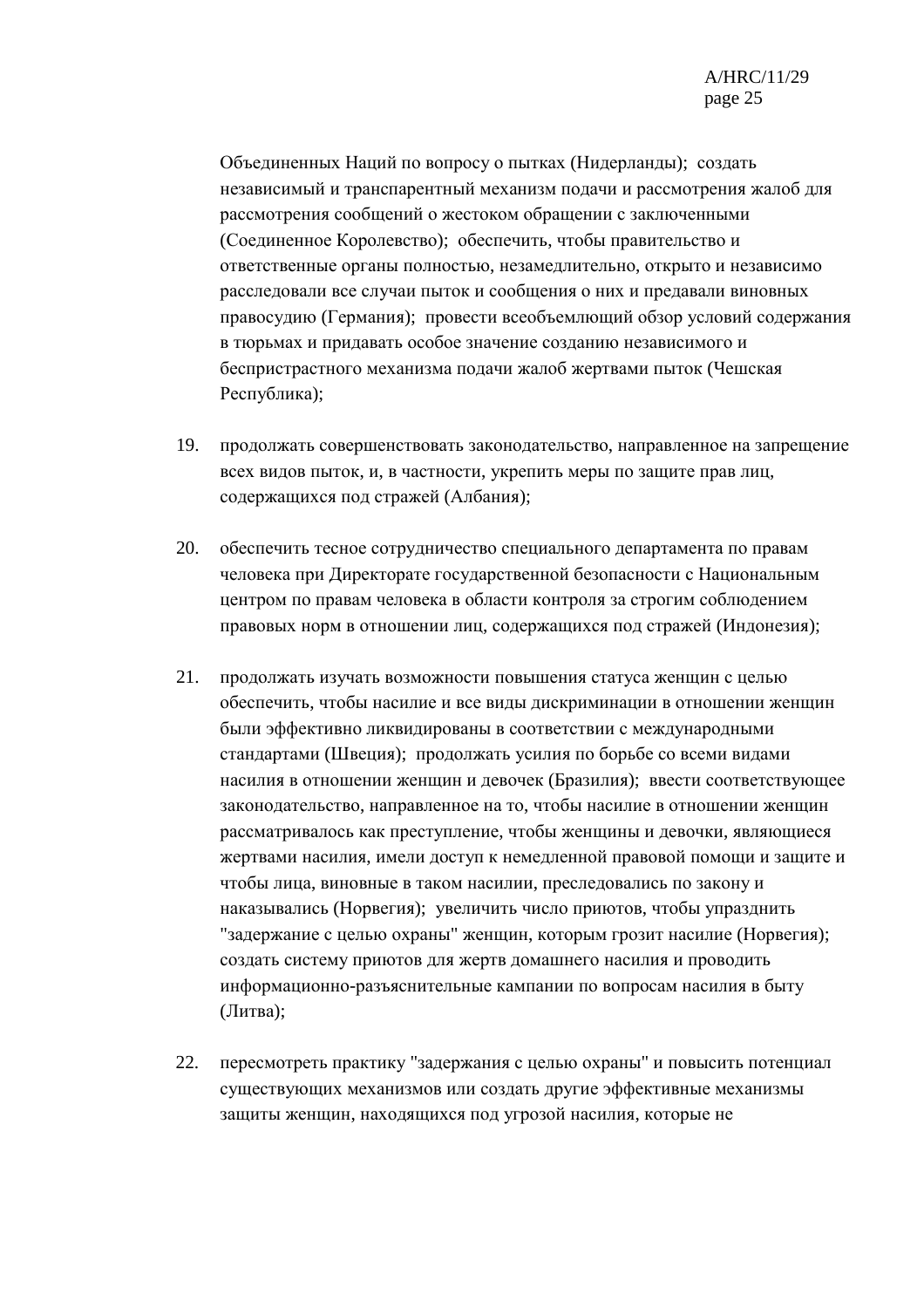виктимизировали бы их, а также обеспечить строгое наказание лиц, совершающих такое насилие (Чешская Республика);

- 23. как можно быстрее ответить на просьбы о посещении, направленные специальными докладчиками, такими как Специальный докладчик по вопросу о насилии в отношении женщин (Франция);
- 24. изучить возможность изменения законодательства с целью запрещения всех видов телесного наказания, в том числе в домашнем быту, и обеспечивать эффективное соблюдение запрета на применение телесных наказаний во всех местах (Словения);
- 25. продолжать усилия по поощрению прав женщин и их доступа к высоким должностям (Бахрейн); продолжать усилия, направленные на повышение уровня представленности женщин в обществе, включая их назначение на высокие правительственные должности (Азербайджан);
- 26. принимать дальнейшие меры, направленные на поощрение открытой и свободной печати, позволяющей журналистам публиковать информацию по широкому спектру политических, социальных и экономических вопросов без боязни быть наказанными (Канада);
- 27. прилагать всевозможные усилия по борьбе с плохим обращением с иностранными рабочими и обеспечить, через посредство Трудового кодекса, достаточную защиту всем трудящимся в Иордании (Франция);
- 28. продолжать усилия, направленные на содействие равноправию женщин и расширению прав и возможностей женщин, с уделением особого внимания повышению экономических возможностей женщин и их равноправию на рабочем месте (Филиппины);
- 29. продолжать усилия по искоренению нищеты (Бразилия); продолжать осуществлять и укреплять стратегию борьбы с нищетой и другие программы сокращения масштабов нищеты для укрепления достигнутого успеха и преодоления любого существующего регионального и гендерного неравенства (Бутан);
- 30. активизировать усилия по достижению ЦРТ (Азербайджан); продолжать усилия, направленные на то, чтобы ЦРТ1 (Малайзия, Куба) и национальные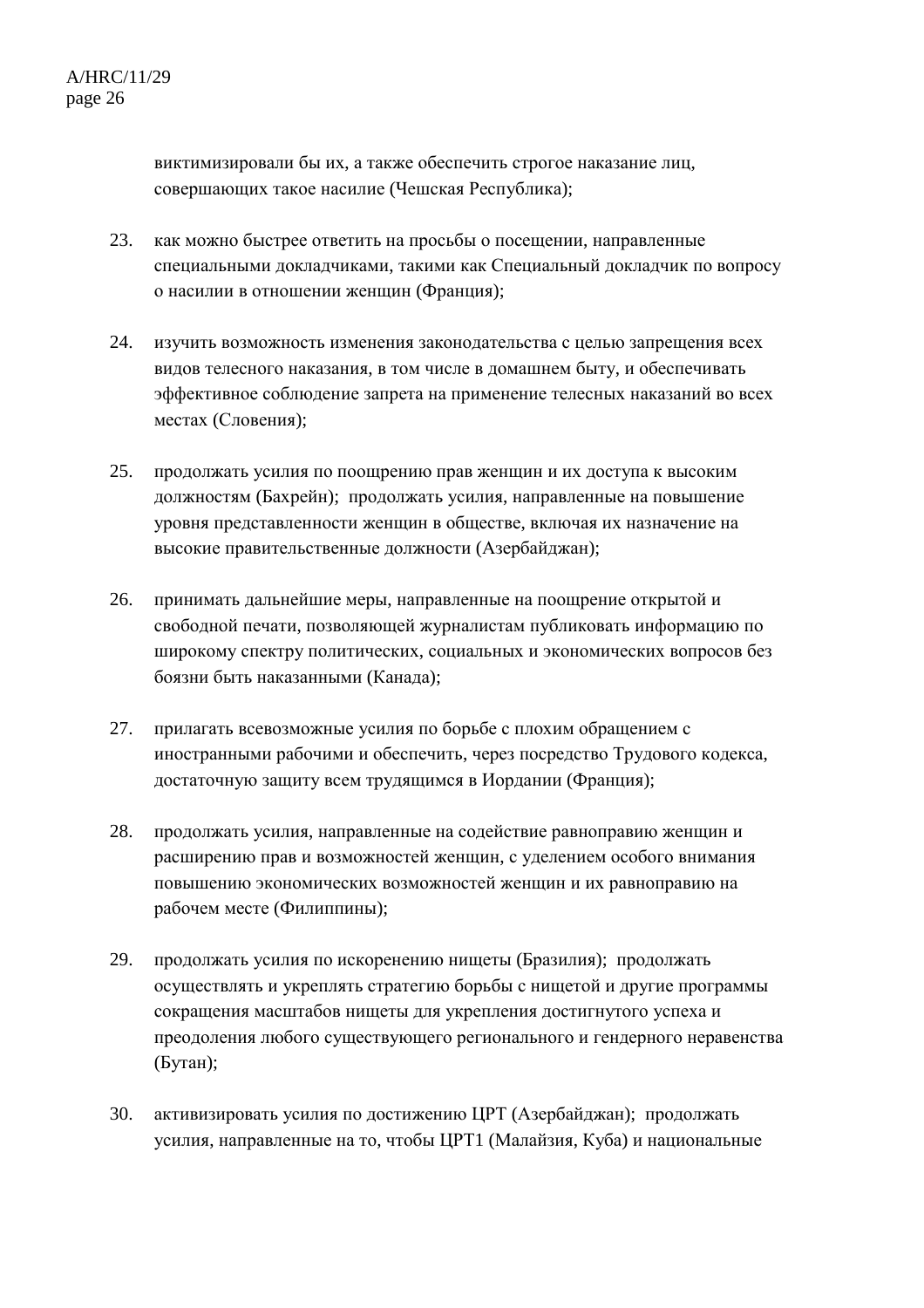цели (Малайзия) могли быть достигнуты к 2015 году (Куба) в соответствии с планом (Малайзия), с тем чтобы население Иордании могло в полном объеме пользоваться правами, присущими достойной и приличной жизни (Куба);

- 31. продолжать усилия по повышению уровня жизни и делиться опытом создания развитой системы здравоохранения с другими странами, в частности в своем регионе (Йемен);
- 32. продолжать усилия, направленные на улучшение условий жизни инвалидов (Джибути);
- 33. делиться с другими заинтересованными странами опытом и лучшей практикой по вопросам защиты и укрепления прав инвалидов (Алжир); делиться с развивающимися странами и наименее развитыми странами опытом в области здравоохранения (Судан); продолжать усилия, направленные на обеспечение эффективной системы здравоохранения (Кувейт); рассмотреть возможность активизирования положительных усилий, в частности путем увеличения капиталовложений в сектор здравоохранения, с целью укрепления существующих учреждений (Бутан);
- 34. продолжать расширять и углублять качество национальной системы здравоохранения, если возможно, путем выделения большего объема средств из общего национального бюджета и посредством подготовки специализированного персонала (Куба);
- 35. продолжать работу по расширению доступа к воде путем эффективного управления водными ресурсами при поддержке и помощи международного сообщества (Бангладеш);
- 36. продолжать усилия по обеспечению всех граждан базовым образованием (Бахрейн); укреплять и продолжать принимать меры, направленные на увеличение контингента учащихся и продолжение ими учебы в системе среднего образования (Бутан); рассмотреть возможность включения вопросов прав человека в школьные программы (Объединенные Арабские Эмираты);
- 37. прилагать усилия, направленные на защиту прав иностранных рабочих и запрещение возможных злоупотреблений по отношению к ним (Алжир); продолжать принимать меры для повышения благополучия и уровня защиты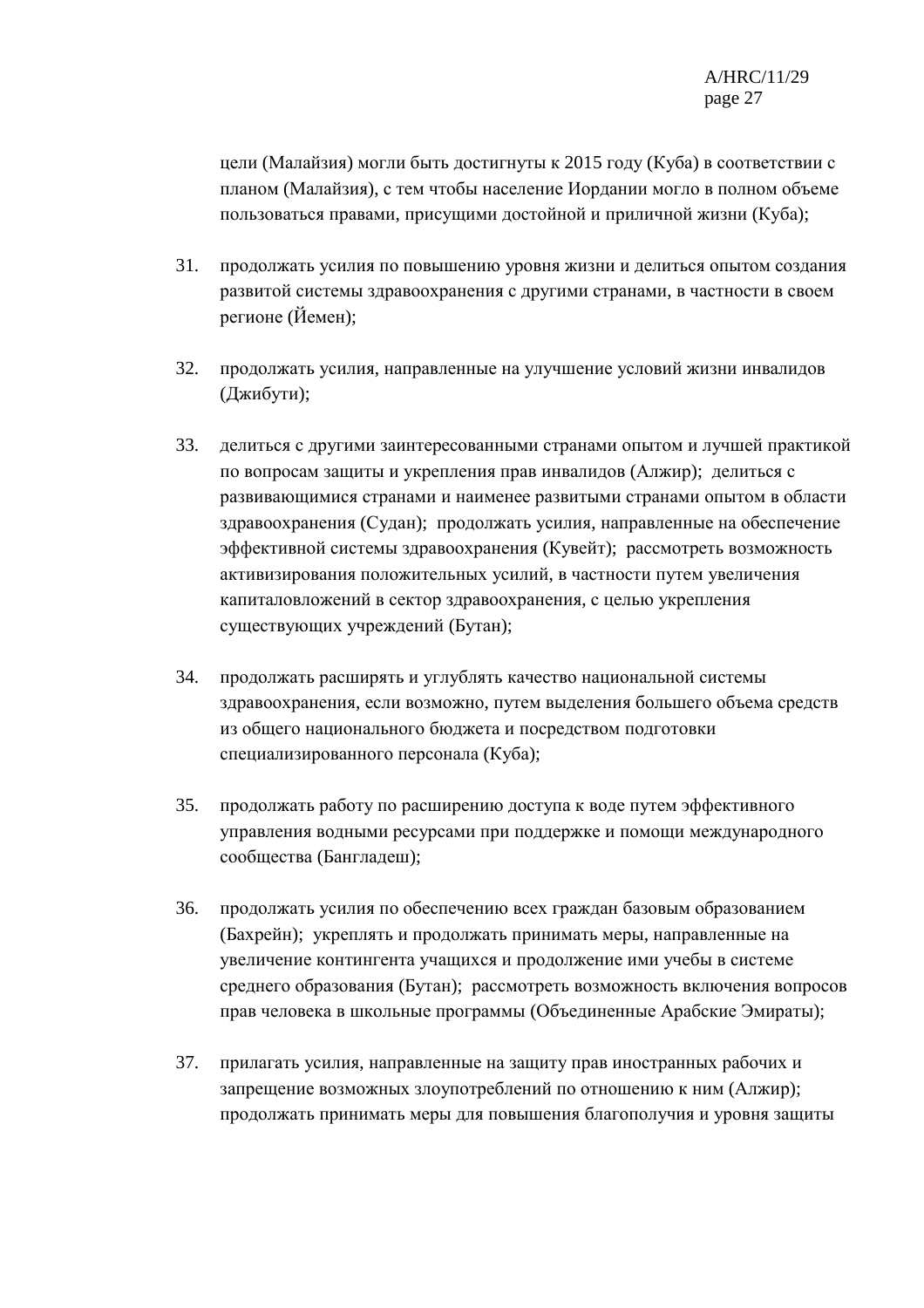прав человека трудящихся-мигрантов, включая домашних работников (Филиппины);

- 38. продолжать укреплять свою роль в операциях по поддержанию мира, включая предоставление медицинских услуг и продолжение поддержки наращивания потенциала во всех конфликтных регионах мира (Палестина);
- 39. отказываться от всяких попыток навязывать любые ценности, чуждые договорным обязательствам Иордании (Египет); не реагировать на замечания, выходящие за рамки правовых обязательств Иордании и международных принципов, согласованных на основе консенсуса (Судан);
- 40. извлекать пользу из своего успешного опыта в областях, указанных в национальном докладе, в котором уделяется большое внимание существующим проблемам, и запрашивать необходимую техническую помощь у соответствующих международных организаций (Марокко);
- 41. искать финансовой поддержки международного сообщества, чтобы продолжать оказывать необходимую помощь тысячам иракцев, получивших убежище в Королевстве (Катар).

93. Следующие рекомендации будут рассмотрены Иорданией, которая предоставит ответы в положенный срок. Ответы Иордании на эти рекомендации будут включены в итоговый доклад, который будет принят Советом по правам человека на его одиннадцатой сессии.

- 1. Рассмотреть возможность подписания и ратификации Международной конвенции для защиты всех лиц от насильственных исчезновений и признания компетенции ее комитета (Аргентина);
- 2. разработать всеобъемлющее уголовное законодательство о дискриминации и насилии в отношении женщин (Финляндия);
- 3. внести изменения в Уголовный кодекс путем включения в него положений, исключающих снижение наказания для исполнителей преступлений "во имя сохранения чести семьи" и предусматривающих рассмотрение этих преступлений наравне с другими насильственными преступлениями следственными органами и обвинением (Словения);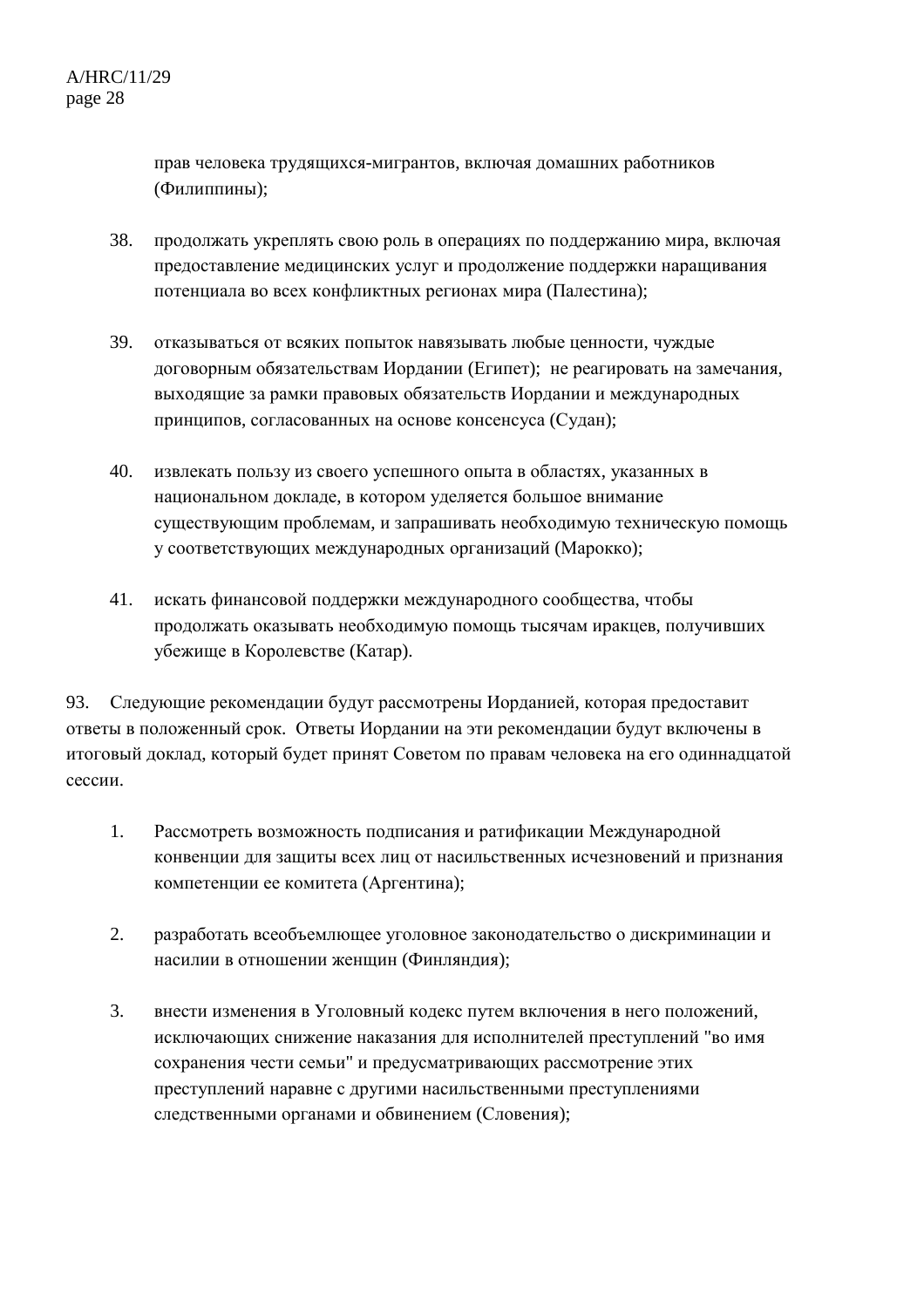- 4. упразднить всякую защиту и безнаказанность исполнителей убийств "во имя сохранения чести семьи" (Германия);
- 5. согласиться на осуществление Специальным докладчиком по вопросу о насилии в отношении женщин посещения, запрошенного в 2007 году, и использовать эту возможность для организации транспарентных консультаций со всеми заинтересованными сторонами (Финляндия);
- 6. проверять выполнение рекомендаций, вынесенных КЛДЖ, о борьбе со всеми видами насилия в отношении женщин и девочек, принять и ввести законодательство в этой области (Словения, Мексика); удвоить усилия по борьбе с преступлениями "во имя сохранения чести семьи" путем повышения общественной осведомленности и наказания исполнителей и обеспечить, чтобы меры по защите потенциальных жертв определялись при их активном участии (Мексика);
- 7. укрепить законодательство, защищающее женщин против насилия, и изменить Уголовный кодекс с целью обеспечить, чтобы преступления "во имя сохранения чести семьи" рассматривались наравне с другими тяжкими насильственными преступлениями и расследовались, а их исполнители преследовались в уголовном порядке (Канада);
- 8. продолжать усилия по укреплению положения женщин и, в частности, обеспечить, чтобы исполнители преступлений "во имя сохранения чести семьи" не получали более мягкое наказание, а также принять во внимание рекомендации КЛДЖ и, кроме того, стараться предоставить жертвам преступлений "во имя сохранения чести семьи" необходимое убежище (Нидерланды);
- 9. продолжать усилия по осуществлению всеобъемлющего процесса реформ, начатых правительством с целью борьбы с пытками и жестоким обращением, включая внесение изменений в Уголовный кодекс, а также уголовное преследование и наказание ряда должностных лиц за применение пыток и жестокое обращение (Турция);
- 10. продолжать содействовать посещению тюрем, в том числе без предварительного объявления, представителями НПО (Соединенное Королевство);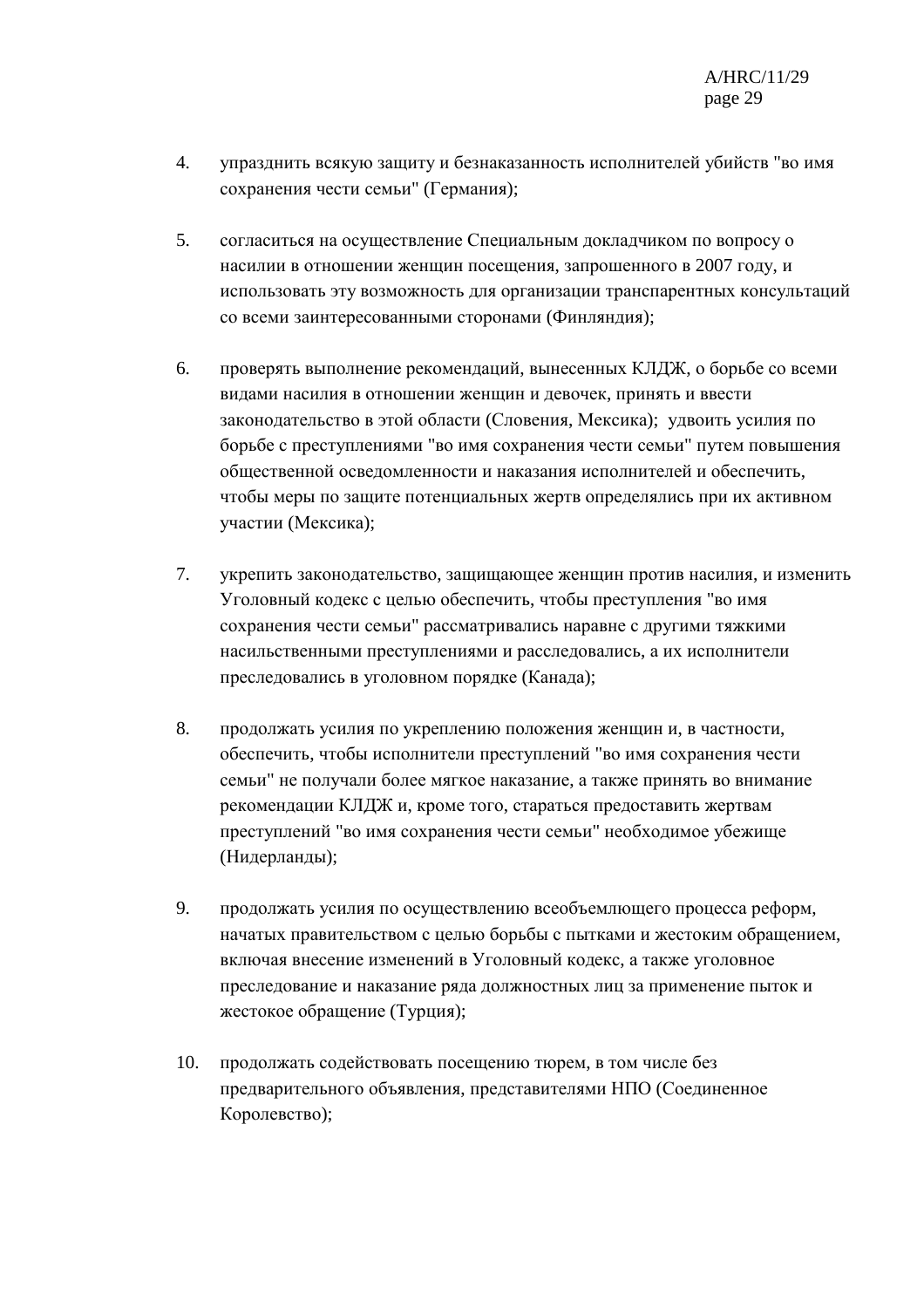- 11. активно стремиться к тому, чтобы снять обеспокоенность в связи с использованием административного задержания, пересмотреть эту процедуру и обеспечить, чтобы лица, содержащиеся в настоящее время под стражей, имели доступ к юридическому представительству и судам (Ирландия);
- 12. продолжать защищать лиц, обращающихся в другую веру, в соответствии с международными стандартами в области прав человека (Нидерланды);
- 13. изучить и пересмотреть недавно принятый "Закон об обществах" (Мексика, Канада) с целью обеспечить, чтобы положения этого закона соответствовали международным стандартам в области прав человека и, в частности, праву на свободу ассоциаций, закрепленному в МПГПП (Мексика); снять требование одобрения со стороны правительства деятельности НПО и принять меры для обеспечения того, чтобы эти перемены были воплощены в жизнь в интересах поощрения широкого участия в жизни иорданского гражданского общества (Канада); рассмотреть возможность изменения законодательства об НПО, чтобы уменьшить ограничения на их деятельность и предоставить им достаточную свободу действий (Италия);
- 14. учредить независимую избирательную комиссию для обеспечения открытого участия политических партий и объективного подтверждения результатов выборов (Канада);
- 15. пересмотреть законодательство, применимое к преступлениям терроризма, включая Уголовный кодекс и законодательство о предотвращении терроризма, с целью обеспечить их соответствие международным стандартам в области прав человека и стандартам борьбы с организованной преступностью (Мексика).

94. Рекомендации, упомянутые в пунктах 23 b), 32 d), 38 a), d), 39 c), 43 b), 48 b), c), d), e), f), 50 b), 63 a), b), 66 a), b), 67 b), 69 a), 70 a), 75 b), 79 a), 82 d), f) настоящего доклада, не получили поддержки Иордании.

95. Все выводы и/или рекомендации, содержащиеся в настоящем докладе, отражают позицию представившего их государства (представивших их государств) и/или государства - объекта обзора. Их не следует рассматривать как получившие одобрение Рабочей группы в целом.